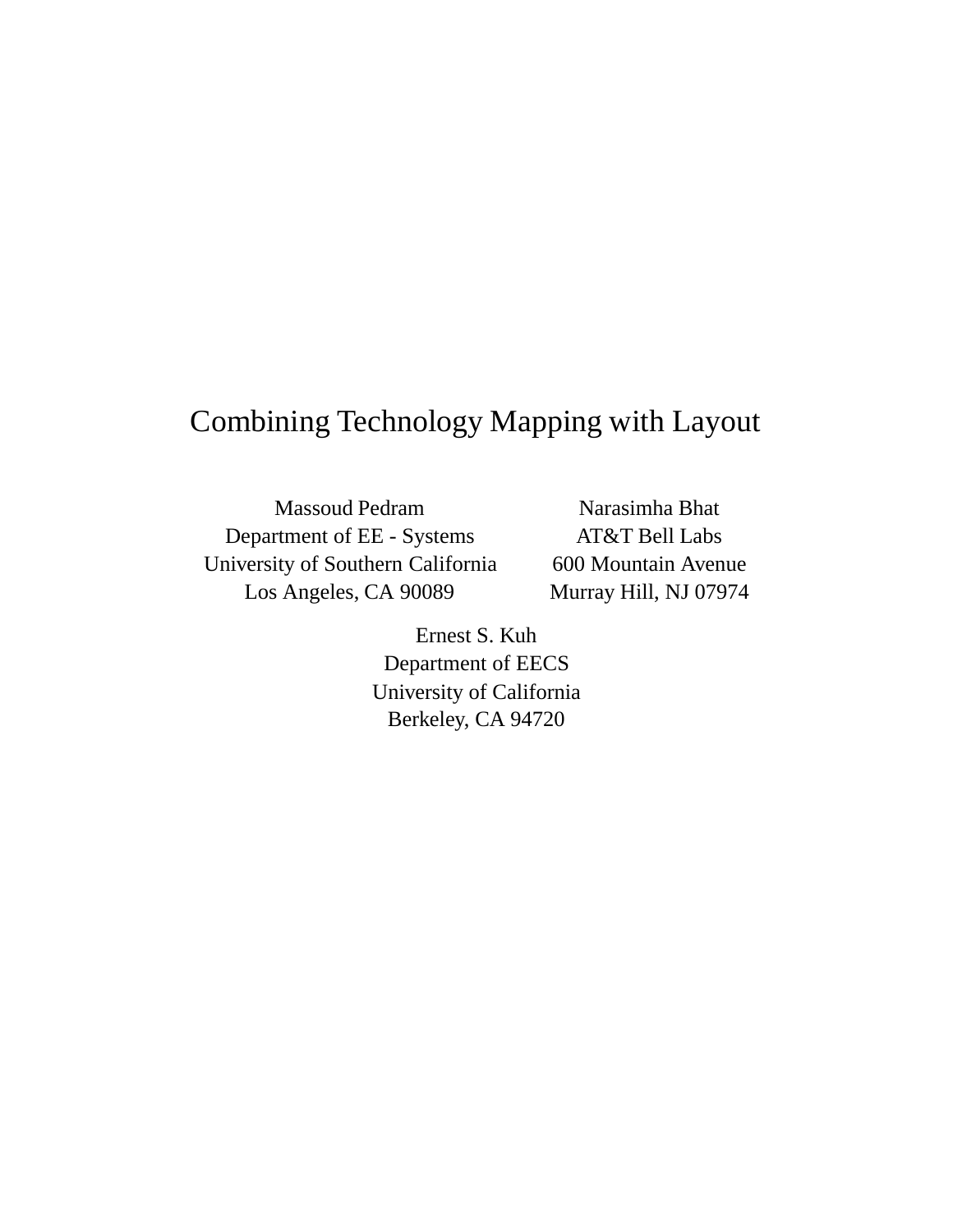# **Contents**

| 1            |                             | <b>INTRODUCTION</b>                     |                |  |  |
|--------------|-----------------------------|-----------------------------------------|----------------|--|--|
|              | 1.1                         |                                         | 2              |  |  |
|              | 1.2                         |                                         | 3              |  |  |
|              | 1.3                         |                                         | .5             |  |  |
| $\mathbf{2}$ |                             | <b>LAYOUT-DRIVEN TECHNOLOGY MAPPING</b> | 5              |  |  |
|              | 2.1                         |                                         | 6              |  |  |
|              | 2.2                         |                                         | $\overline{7}$ |  |  |
|              | 2.3                         |                                         | 10             |  |  |
| 3            | <b>PLACEMENT RELAXATION</b> |                                         |                |  |  |
| 4            |                             | <b>EXPERIMENTAL RESULTS</b>             | 12             |  |  |
| 5            |                             | <b>CONCLUDING REMARKS</b>               | 13             |  |  |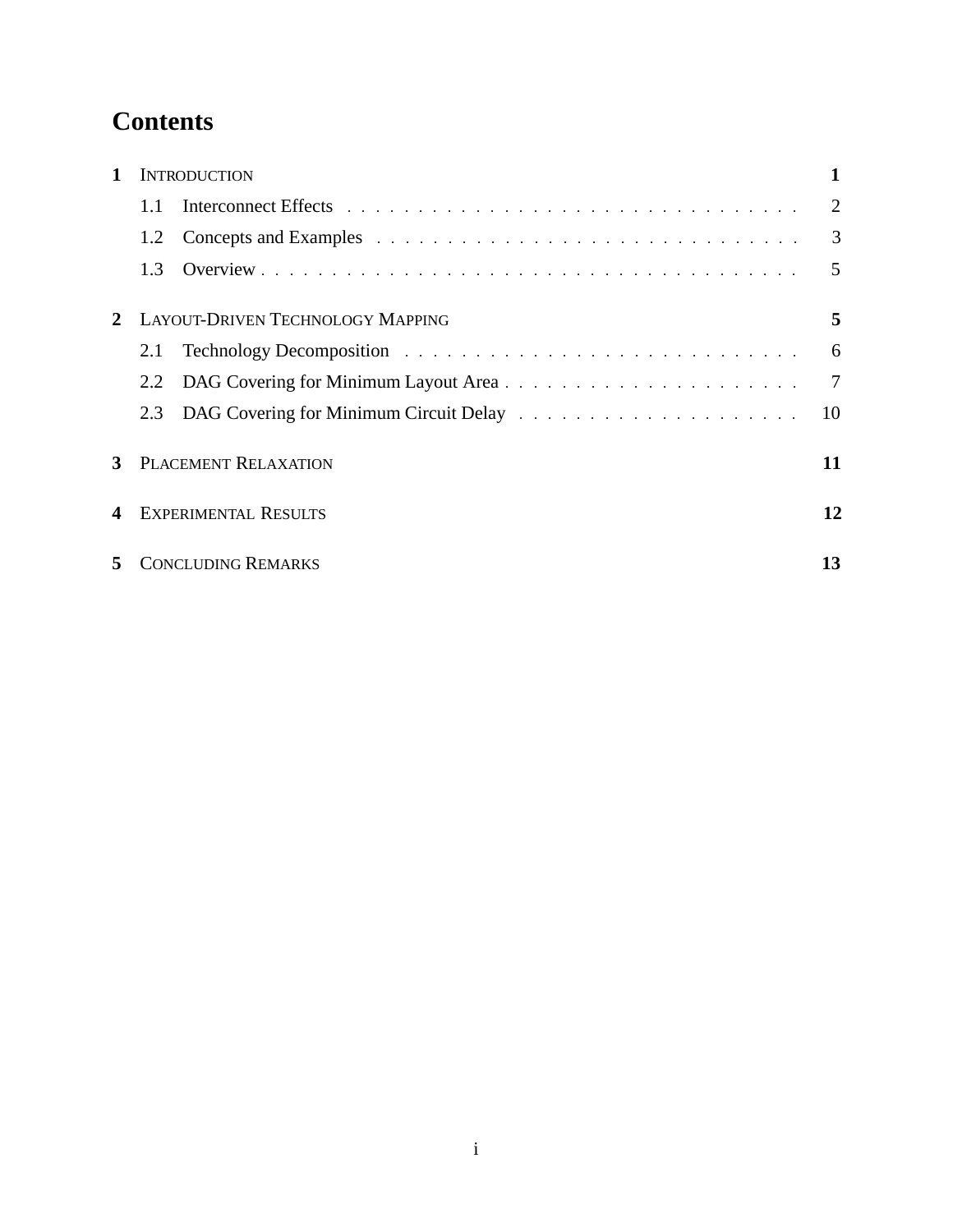# **List of Figures**

| $\mathbf{1}$   | Comparing the interconnect delay to gate delay for 1-micron ASIC library  18                                                                                                                                                   |  |
|----------------|--------------------------------------------------------------------------------------------------------------------------------------------------------------------------------------------------------------------------------|--|
| 2              |                                                                                                                                                                                                                                |  |
| 3 <sup>7</sup> | Cube ordering viewed as a linear assignment problem 20                                                                                                                                                                         |  |
|                | 4 Cost calculation for a candidate match enterstanding to the cost of the cost of the cost of the cost of the cost of the cost of the cost of the cost of the cost of the cost of the cost of the cost of the cost of the cost |  |
| 5 <sup>5</sup> | Dynamic updating of placement positions (Euclidean norm) 22                                                                                                                                                                    |  |

# **List of Tables**

|   | Multi-level benchmarks: number of literals in factored form 23                         |  |
|---|----------------------------------------------------------------------------------------|--|
| 2 | Comparison of the total gate area and logic delay after placement and routing. The     |  |
|   | cpu time reflects the mapping time.                                                    |  |
|   | Comparison of the final chip area and circuit delay after placement and routing.       |  |
|   | The cpu time reflects the mapping, placement and routing times. $\ldots$ . $\ldots$ 25 |  |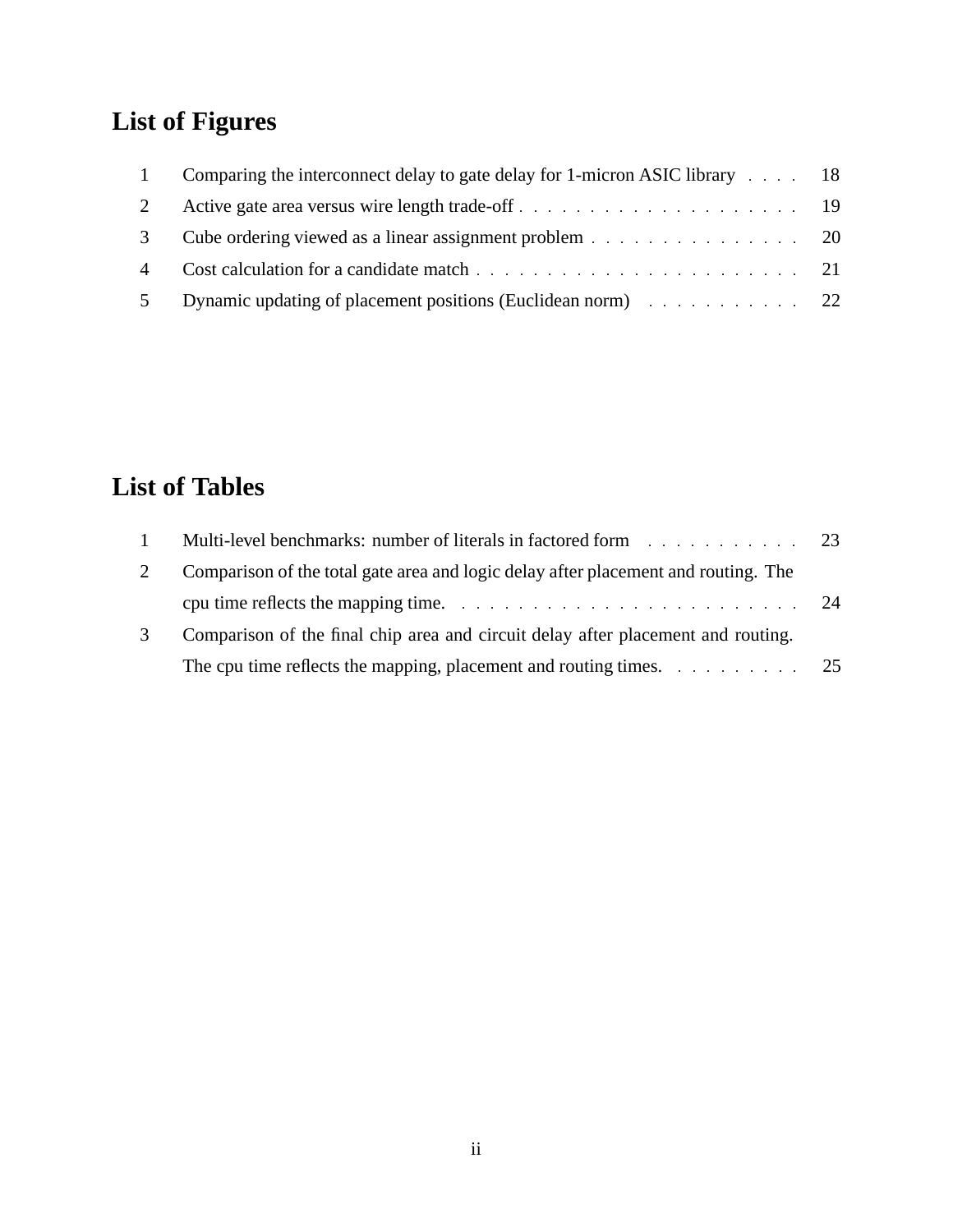### ABSTRACT

**Due to the significant contribution of interconnect to the area and speed of today's circuits and the technological trend toward smaller and faster gates which will make the effects of interconnect even more substantial, interconnect optimization must be performed during all phases of the design. The premise of this paper is that by increasing the interaction between logic synthesis and physical design, circuits with smaller area and interconnection length, and improved performance and routability can be obtained compared to when the two processes are done separately. In particular, this paper describes an integrated approach to technology mapping and physical design which finds solutions in both domains of design representation simultaneously and interactively. The two processes are performed in lockstep: technology mapping takes advantage of detailed information about the interconnect delays and the layout cost of various optimization alternatives; placement itself is guided by the evolving logic structure and accurate path-based delay traces. Using these techniques, circuits with smaller area and higher performance have been synthesized.**

Key Words: **Technology mapping, Logic decomposition, Placement, Layout-driven logic synthesis.**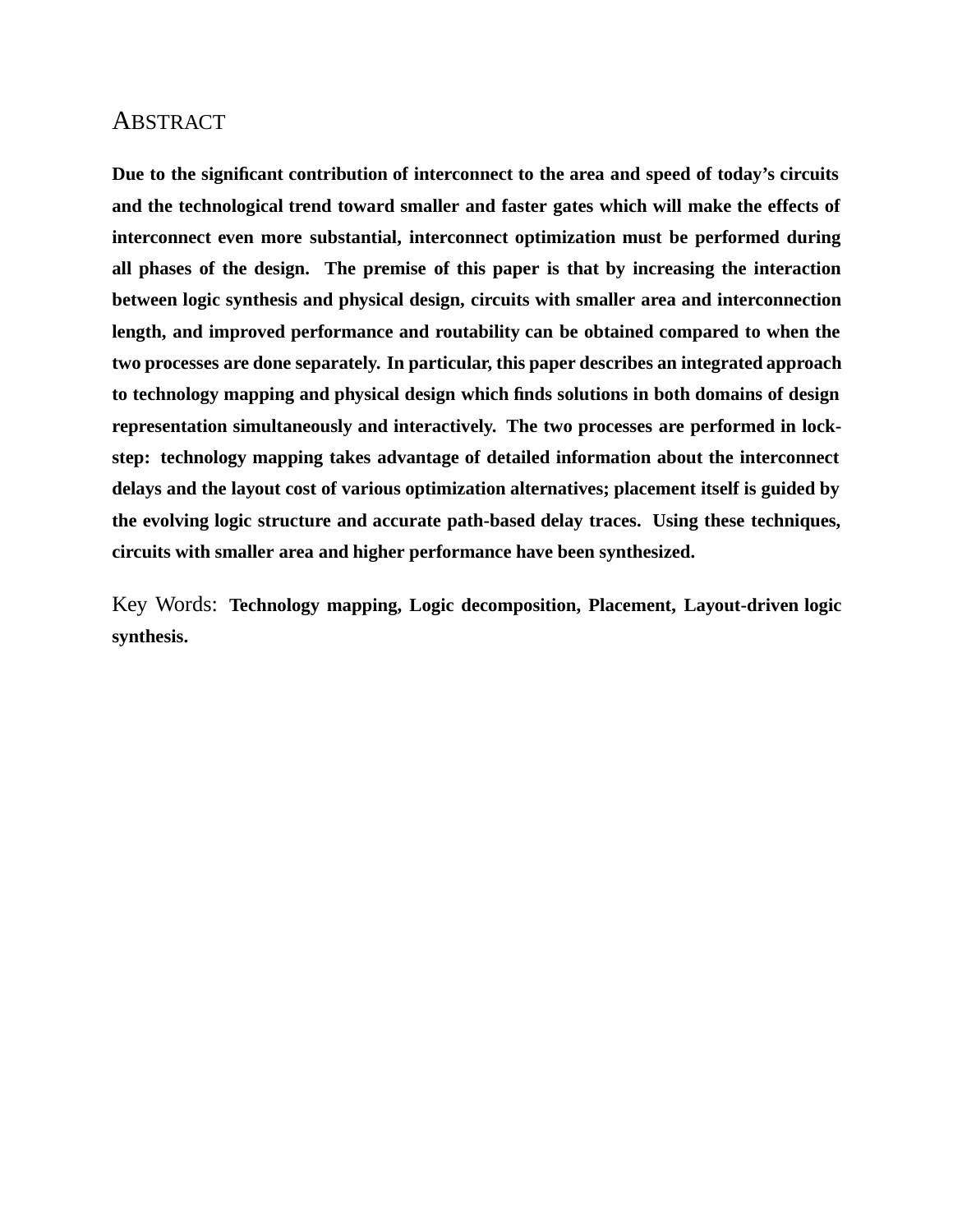## **1** INTRODUCTION

A principal goal of the electronic design automation effort is to provide designers with the capability to employ a complete top-down design methodology, compiling abstract architectural descriptions into an optimal implementation for a specific physical media. In fact, as density increases, system and ASIC designers have no choice but to converge to such a top-down design methodology. However, there is at least one major difficulty that must be overcome in order to develop the full potential and promise of this methodology. The problem is that the top-down design approach makes high-level decisions about optimization, scheduling, allocation, logic partitioning and restructuring, and so forth in terms of abstract views of behavior and structure. During these early steps, factors such as characteristics of the physical media, layout, interconnect and parasitics are ignored. Physical design which is expected to address these issues, comes much later in the design hierarchy. By then, many of the key architectural and structural decisions have been made, hence, limiting the capability of the physical design tools to generate the "best" solutions in terms of area and performance. In addition, once some parameter at the physical design stage fails to satisfy a constraint imposed on it, the synthesis must be modified (even repeated) so as to accommodate the constraint. The new change may cause some other constraint to be violated and the process must be iterated.

It is, therefore, necessary to develop models, algorithms and techniques to increase the power and robustness of the top-down design methodologies. The goal – which is easy to state but difficult to achieve – is to *integrate* the various design steps keeping the computational complexity manageable. This paper is a step toward achieving this objective, that is, it describes novel techniques to couple logic synthesis to physical design and to explicitly control the interconnection length during logic synthesis. This will allow physical design and logic synthesis to evolve together and will ensure higher degrees of system level integration.

The goal of logic synthesis is to produce a circuit which satisfies a set of logic equations, occupies minimal silicon area and meets the timing constraints. Logic synthesis is often divided into a technology-independent and a technology-dependent phase. In the first phase, transformations are applied on a Boolean network to find a representation with the least number of literals in the factored form. Additional timing optimization transformations are applied on this minimal

<sup>&</sup>lt;sup>1</sup>This work was sponsored in part by the National Science Foundation and by the Semiconductor Research Corporation.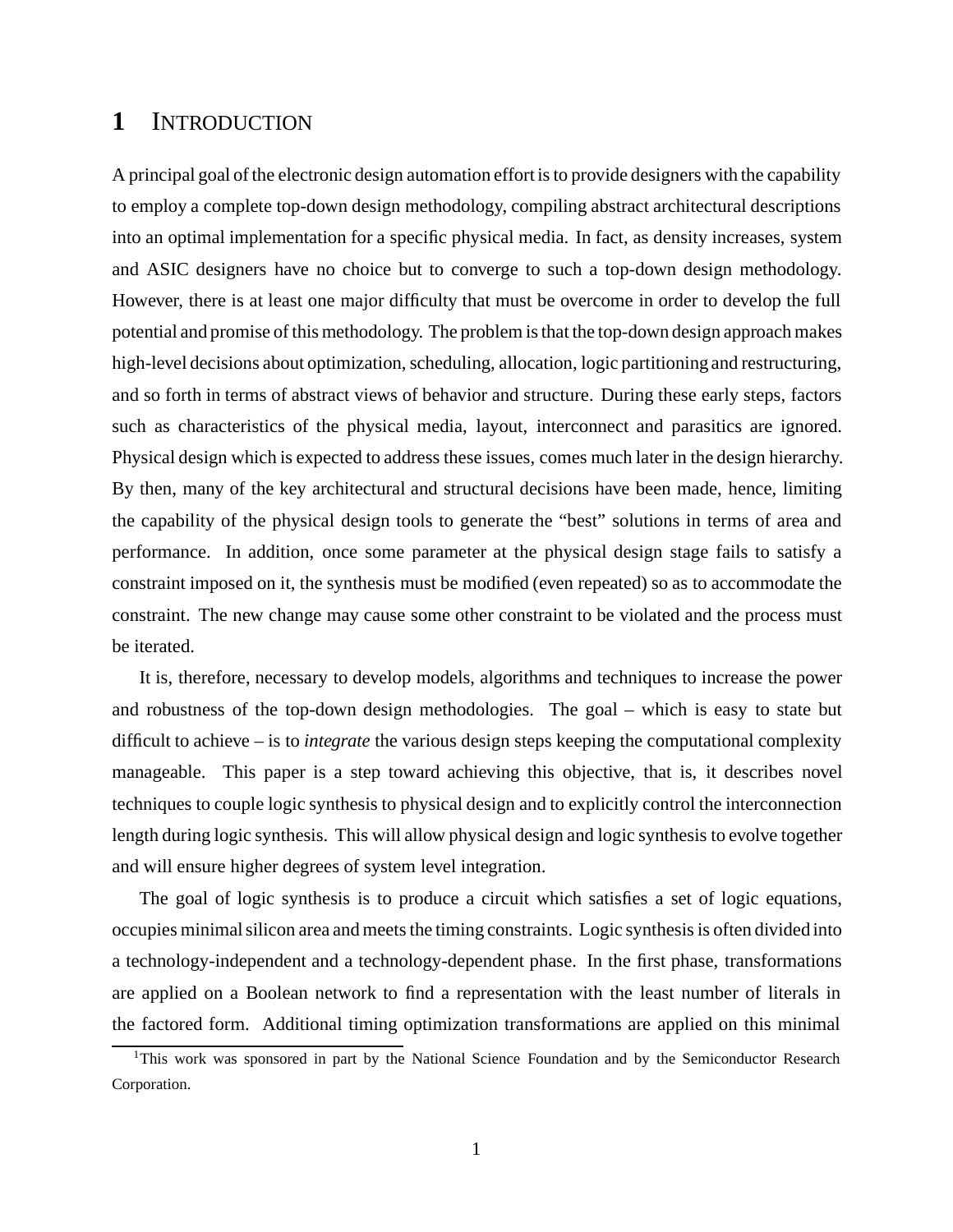area network to improve the circuit performance. The role of the technology-dependent phase is to finish the synthesis of the circuit by performing the final gate selection from a target library. The technology-dependent phase is, to a large extent, constrained by the structure of the optimized Boolean network. Most previous work in logic synthesis [4, 3] has focused on minimizing gate area and delay through a chain of gates without considering the area needed to hold the interconnect lines or the delay through the lines. It is generally assumed that interconnect optimization can be relegated to the physical design phase. Only recently some attention has been given to the interconnect optimization during logic synthesis [1, 20, 19].

#### **1.1 Interconnect Effects**

Interconnections are becoming a major concern in today's high-performance, high-density ASIC designs because the distributed RC time delay of these lines increases rapidly as chip sizes grow and minimum feature sizes shrink [2]. With recent studies [23, 10] indicating that interconnections occupy more than half the total chip area and account for a significant part of the chip delay, it is appropriate that wiring is integrated into the cost function for logic synthesis. To elaborate on this point, consider Figure 1 which shows a performance-optimized two-input NAND gate driving a performance-optimized inverter gate through 0.2  $cm$  of aluminum interconnect (2  $\mu m$  wide, 0.5  $\mu$ m thick, with a 1.0  $\mu$ m thick field oxide beneath it). 0.2 cm is the expected length of a *local* interconnect line on a  $2cm \times 2cm$  chip [2]. Two methods are used to calculate the rise time (to 50% of its final value) at the input of the inverter gate: one method ignores the capacitance and resistance of the interconnect line, the second method accounts for them [22]. Gate delays are taken from data sheets for an industrial 1-micron ASIC library; interconnect capacitance and resistance are calculated using expressions given in [2]. The delay calculations clearly show that interconnect capacitance dominates gate input capacitance and interconnect resistance may be ignored without introducing much error. When the RC tree forms branches, delays for the branching nodes can be calculated independently and accumulated to obtain the delays at the sink nodes. This calculation, however, requires knowledge of net topologies which is not available before global routing. This effect will not be addressed here. Furthermore, the transmission line properties of interconnect lines are ignored for on-chip connections. Therefore, an accurate expression for propagation delay through gates connected by local interconnect lines is given by

$$
d(z) = \tau + R_s(C_z + Cl)
$$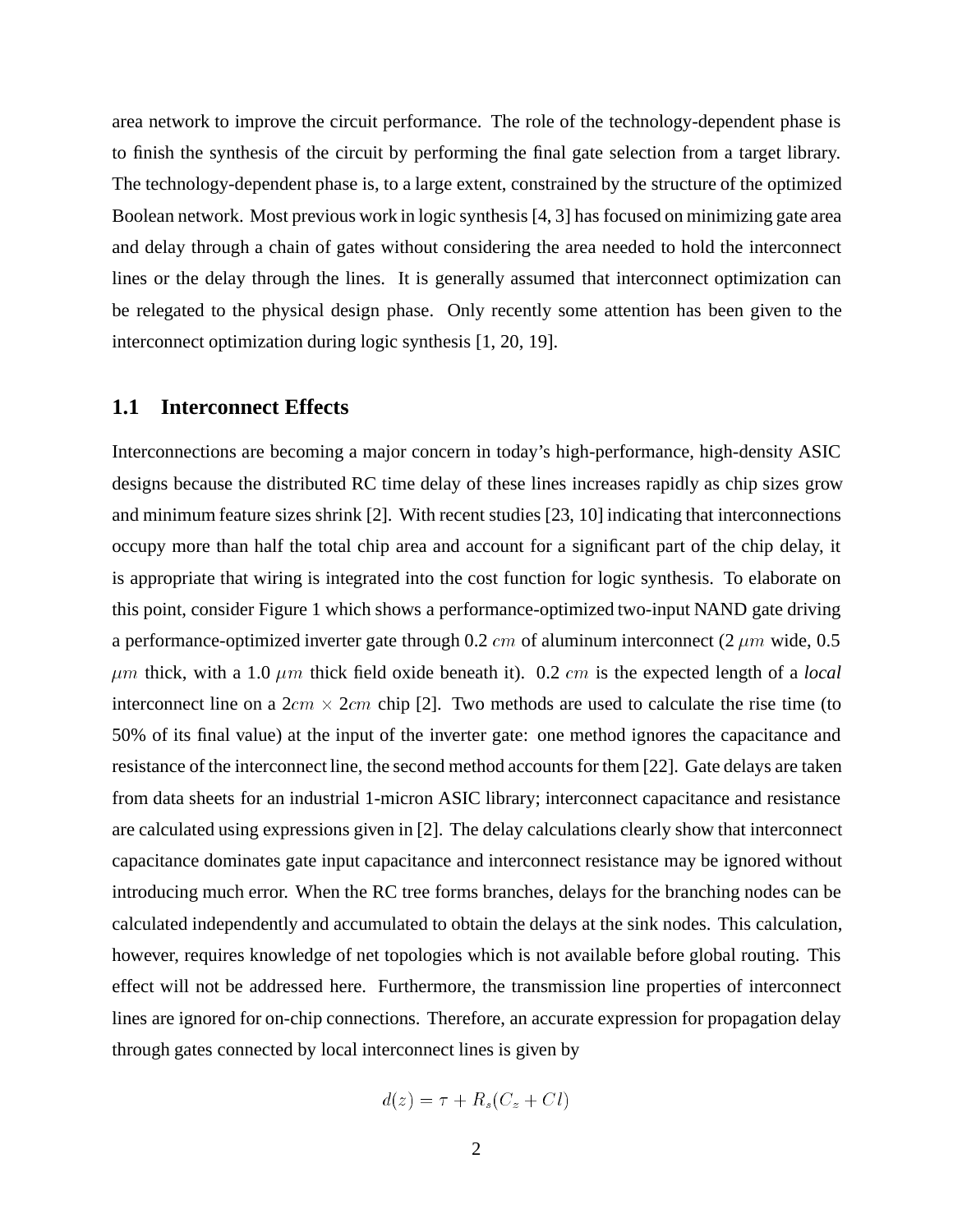where  $\tau$  is the intrinsic gate delay,  $R_s$  is the on-resistance of the driver gate,  $C_z$  is the input capacitance of the fanout gate,  $C$  is the interconnect capacitance per unit length and  $l$  is the interconnect length.

#### **Figure 1 goes here.**

In summary, with the existing technology, the capacitive term is dominated by the capacitance between the interconnection and substrate. For local aluminum lines, the resistive term is dominated by the on-resistance of the MOS transistor; for polysilicon and global aluminum lines on large-size circuits, the resistive term is controlled by the interconnection resistance. As the chip dimension increases and the minimum feature size decreases, the interconnection resistance increases rapidly while the MOS on-resistance remains relatively unchanged; the interconnection capacitance bottoms at about  $1-2 pF/cm$  while the input gate capacitance decreases. Therefore, the distributed RC delay of interconnect lines will become even more dominant in the future.

#### **1.2 Concepts and Examples**

A *Boolean network*  $N$ , is a directed acyclic graph (DAG) such that for each node in  $N$  there is an associated representation of a Boolean function  $f_i$ , and a Boolean variable  $y_i$ , where  $y_i = f_i$ . There is a directed edge  $(i, j)$  from  $y_i$  to  $y_j$  if  $f_j$  depends explicitly on  $y_i$  or  $y'_i$ . A node  $y_i$  is a *fanin* in the contract of the contract of of a node  $y_j$  if there is a directed edge  $(i, j)$  and a *fanout* if there is a directed edge  $(j, i)$ . A node  $y_i$  is a *transitive fanin* of a node  $y_j$  if there is a directed path from  $y_i$  to  $y_j$  and a *transitive fanout* if there is a directed path from  $y_j$  to  $y_i$ . *Primary inputs* are inputs of the Boolean network and *primary outputs* are its outputs. *Intermediate nodes* of the Boolean network have at least one fanin and one fanout. A Boolean network is an implementation or representation of a set of incompletely specified Boolean functions.

#### **Figure 2 goes here.**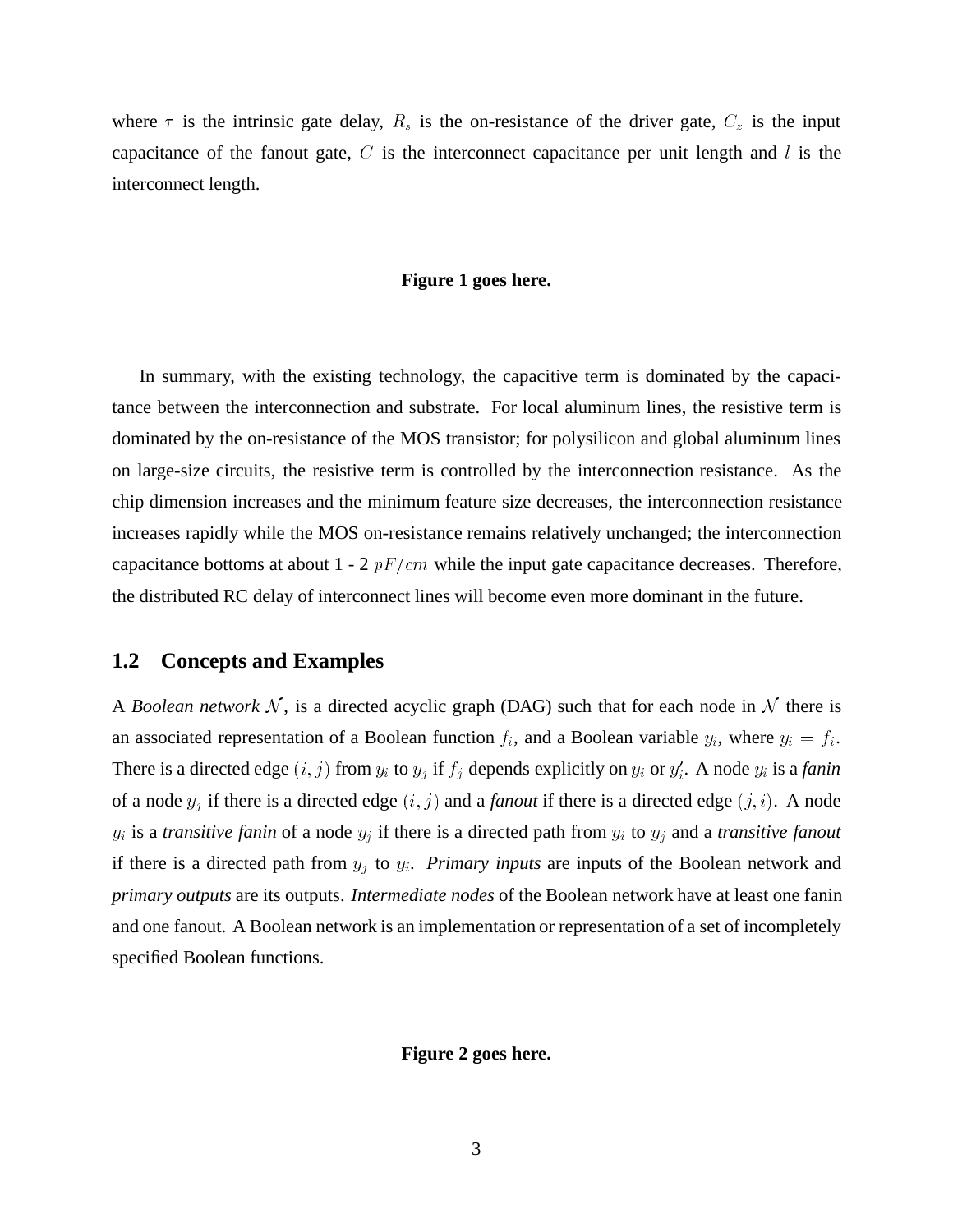Given a Boolean network optimized by technology-independent logic operations and a target library, *technology mapping* is the process of binding nodes in the network to gates in the library such that the area of the final implementation is minimized, and timing constraints are satisfied. We illustrate the incorporation of the interconnect into technology mapping with a simple example. Figure 2a shows a small portion of a NAND-decomposed Boolean network. Source nodes  $s_i$  have either been mapped (and hence have been assigned matching gates and positions) or are fixed at the circuit boundary. Note that  $s_1$  and  $s_2$  are positioned near one another but far from  $s_3$  and  $s_4$ . The objective is to transfer the signals from  $s_i$ 's to the sink node t implementing the desired logic function while using minimum wire length. Conventional technology mappers attempt to find a solution with the smallest area gate which matches as many intermediate nodes as possible (the solution with one AND4 gate in Figure 2a). This is a good approach if the fanin gates  $s_i$  can be placed near the matching gates. However, in many cases, these gates are either strongly connected to different gate clusters on the layout plane or are fixed at the circuit boundary and hence may have positions far from one another and from the matching gate. Therefore, a solution with one distribution point may incur a large interconnection cost. In fact, there is often an optimum number of mapped gates greater than one which will result in overall minimum wire cost as depicted in Figure 2. If the number of sources is large, say four or more, then it will pay off to consider how close the sources can be placed by a good placement optimizer before deciding whether a solution of one gate (with high fanin count) or a solution of more than one gate (with low fanin counts) should be chosen. The technology mapper proposed here selects the solution with one AND2 and one AND3 gate in Figure 2a.

Figure 2b illustrates the importance of a layout-directed technology decomposition for the technology mapping scheme. This figure shows the same decomposition tree as in Figure 2a. However, this time as a result of placing the NAND-decomposed network, source nodes  $s_1$  and  $s_3$ ( $s_2$  and  $s_4$ ) have been positioned near one another. Signals coming from  $s_1$  and  $s_3$  ( $s_2$  and  $s_4$ ) enter the network at topologically distant points. This is undesirable because the mapper has lost the option of reducing the wiring cost by breaking one big gate into smaller gates, i.e., in Figure 2b, the mapping solution with one AND4 gate is superior to other solutions in terms of both total gate area and interconnection length. Therefore, Figure 2a provides better technology decomposition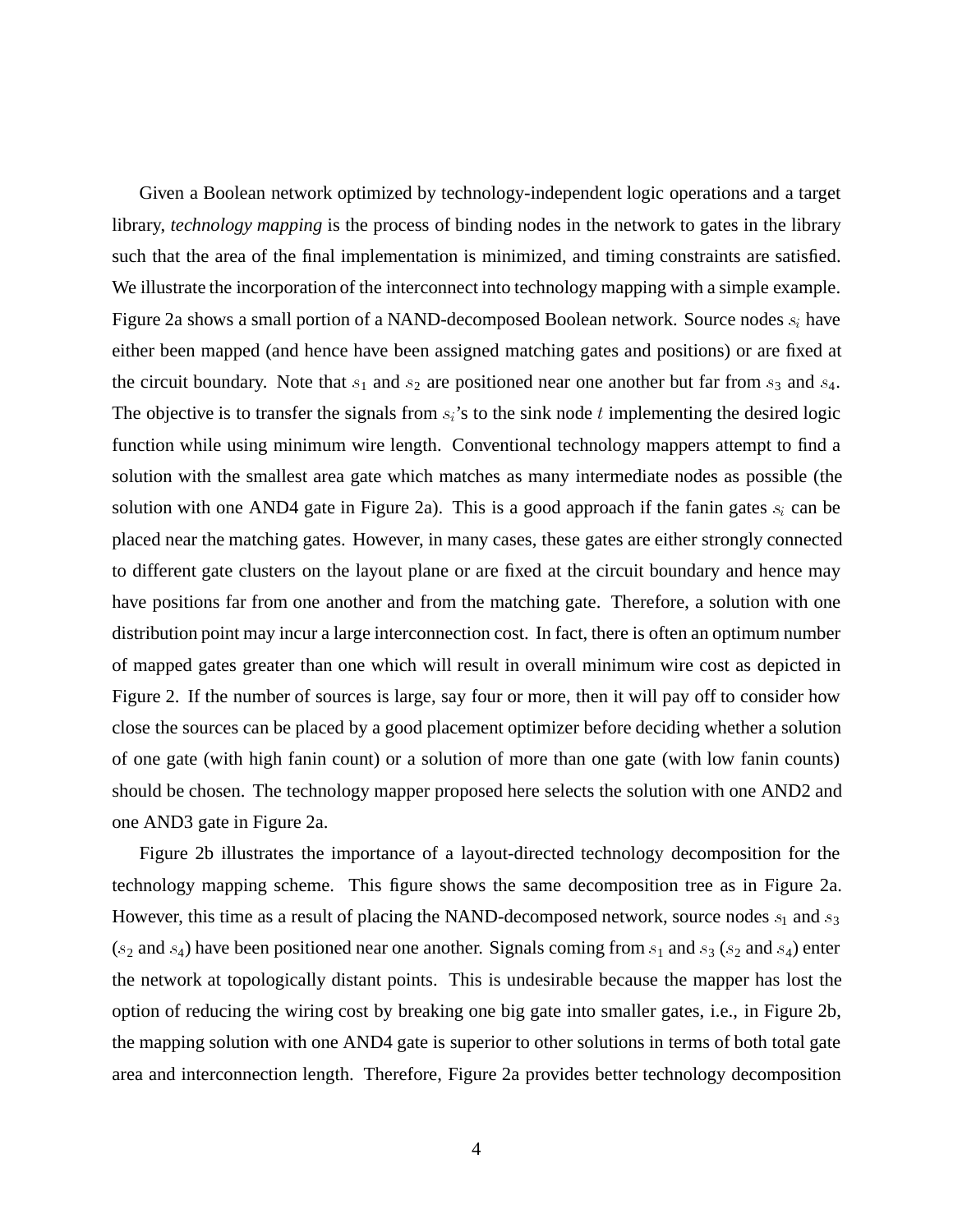(and hence potential for higher quality mapping) than that in Figure 2b.

#### **1.3 Overview**

In this paper, we present LDTM [20], a technology mapping program, built on top of MIS [4], which tightly and interactively couples mapping to placement. LDTM's key idea is to generate a placement of the optimized multi-level Boolean network which captures the structure of the network. The placement information is used to evaluate the cost of a gate matching during decomposition and mapping processes. The placement is dynamically updated in order to maintain the correspondence between logic and layout representations. In the end, a mapped network along with a *companion* placement solution are generated. The placement solution is then globally relaxed in order to produce a feasible placement according to the target layout style (e.g., standard-cell or sea-of-gates). This design flow is in contrast with the existing synthesis systems which separate technology mapping and placement steps.

Technology Mapping is driven by layout information derived from the placement of the Boolean network. It is, therefore, essential to generate a placement solution which not only captures the global connectivity structure of the network, but also produces the shortest directed path between any pair of primary input – primary output nodes. [16] describes a flow-oriented approach to the placement of general directed acyclic graphs.

In Section 2, the technology mapping paradigm is presented. Section 3 describes a technique for creating a feasible placement solution from the companion placement solution. Sections 4 and 5 contain experimental results, discussions and future research directions.

## **2** LAYOUT-DRIVEN TECHNOLOGY MAPPING

A successful and efficient solution to the technology mapping problem was suggested by K. Keutzer and implemented in DAGON [12] and MIS [9]. The idea is to reduce technology mapping to DAG covering and to approximate DAG covering by a sequence of tree coverings which can be performed optimally using dynamic programming. DAGON and MIS technology mappers generate circuits with small active cell area but ignore area contributed by interconnections between gates. Consequently, these mappers produce gates with high fanin count which often increase routing congestion during the final layout and increase interconnection lengths. Similarly, performance-oriented tech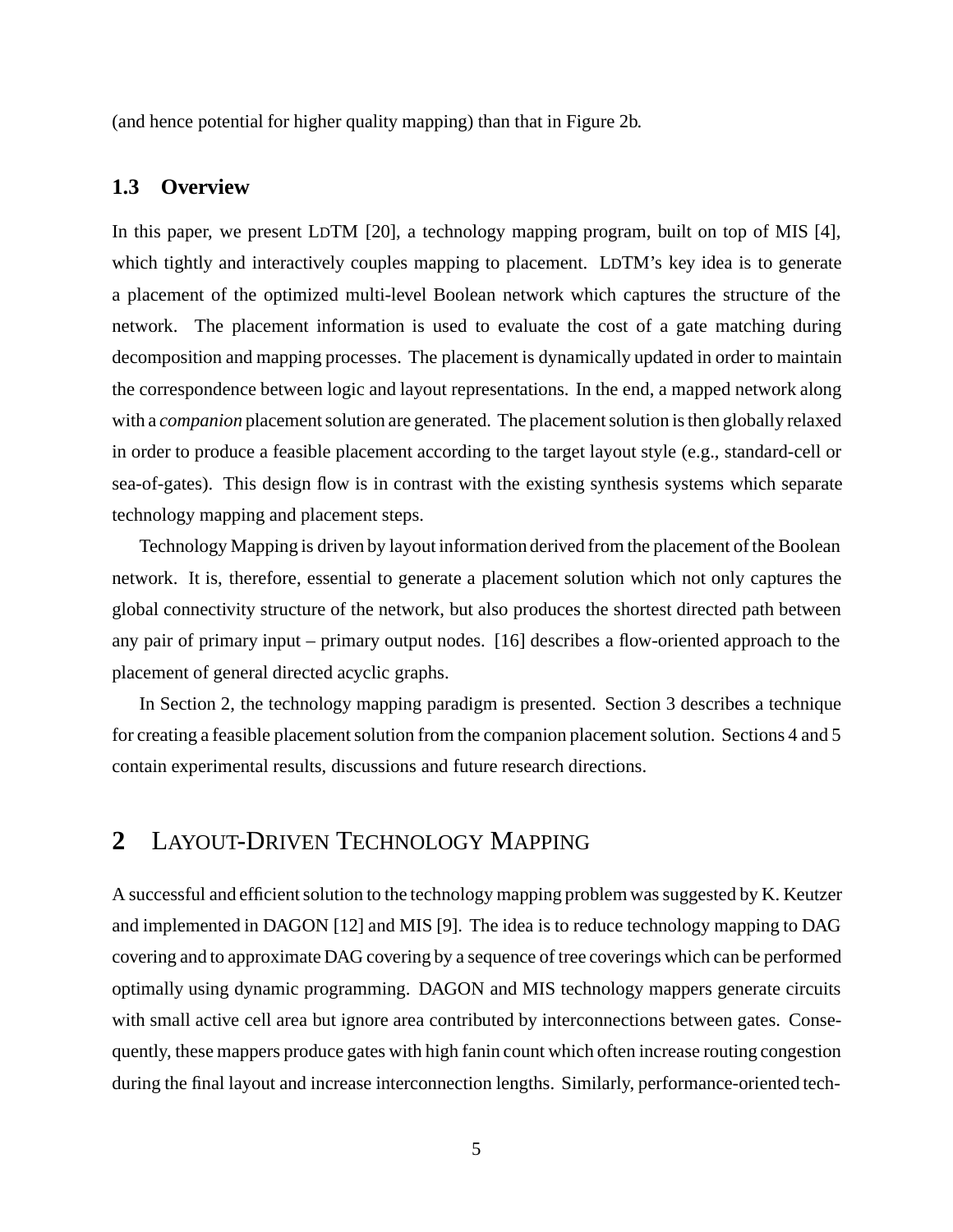nology mapping programs suffer from lack of detailed information about the interconnect delay. The approach presented here, however, explicitly considers interconnect and routing complexity during the mapping.

Our layout-directed technology mapping is based on the DAG covering formulation which can be summarized as follows. A set of complete base functions is chosen, such as a two-input NAND gate and an inverter. The optimized logic equations (obtained from technology independent optimization) are converted into a graph where every node is one of the base functions. This graph is called the *subject graph*. Each library gate is also represented by a graph consisting of only base functions. Each such graph is called a *pattern graph*. A library gate may have many different pattern graphs. The technology mapping problem is then defined as the problem of finding a minimum cost covering of the subject graph by choosing from the collection of pattern graphs for all gates in the library. For area optimization, the cost of a cover is defined as the sum of gate areas. For performance optimization, the cost of a cover is defined as the critical path delay of the resulting circuit. In particular, the mapper binds a given logic circuit onto a set of gates in the target library minimizing *post–layout* area, delay or area under delay constraints.

#### **2.1 Technology Decomposition**

The procedure for converting an optimized Boolean network into the subject graph (i.e., *technology decomposition*) is not unique, and it is an open problem to determine which of the possible subject graphs yields an optimum solution when an optimum covering algorithm is applied [5]. The goal of our technology decomposition procedure is to find a circuit representation with minimum signal arrival time at the primary outputs and minimum number of wire crossings (given an initial placement of the optimized Boolean network).

The decomposition process starts by constructing AND-OR trees implementing the sum-ofproduct representation of the logic function associated with each intermediate node in the Boolean network. The function of AND subtrees is to compute the product terms (cubes) and that of the OR subtrees is to compute the sum of the product terms. The input signals to the AND subtrees and then the cubes in the OR subtrees are ordered. The conversion from the ordered AND-OR subtrees to the gates in base function set is accomplished using unbalanced NAND decomposition by providing late arriving inputs with shorter paths through the NAND-decomposed subnetwork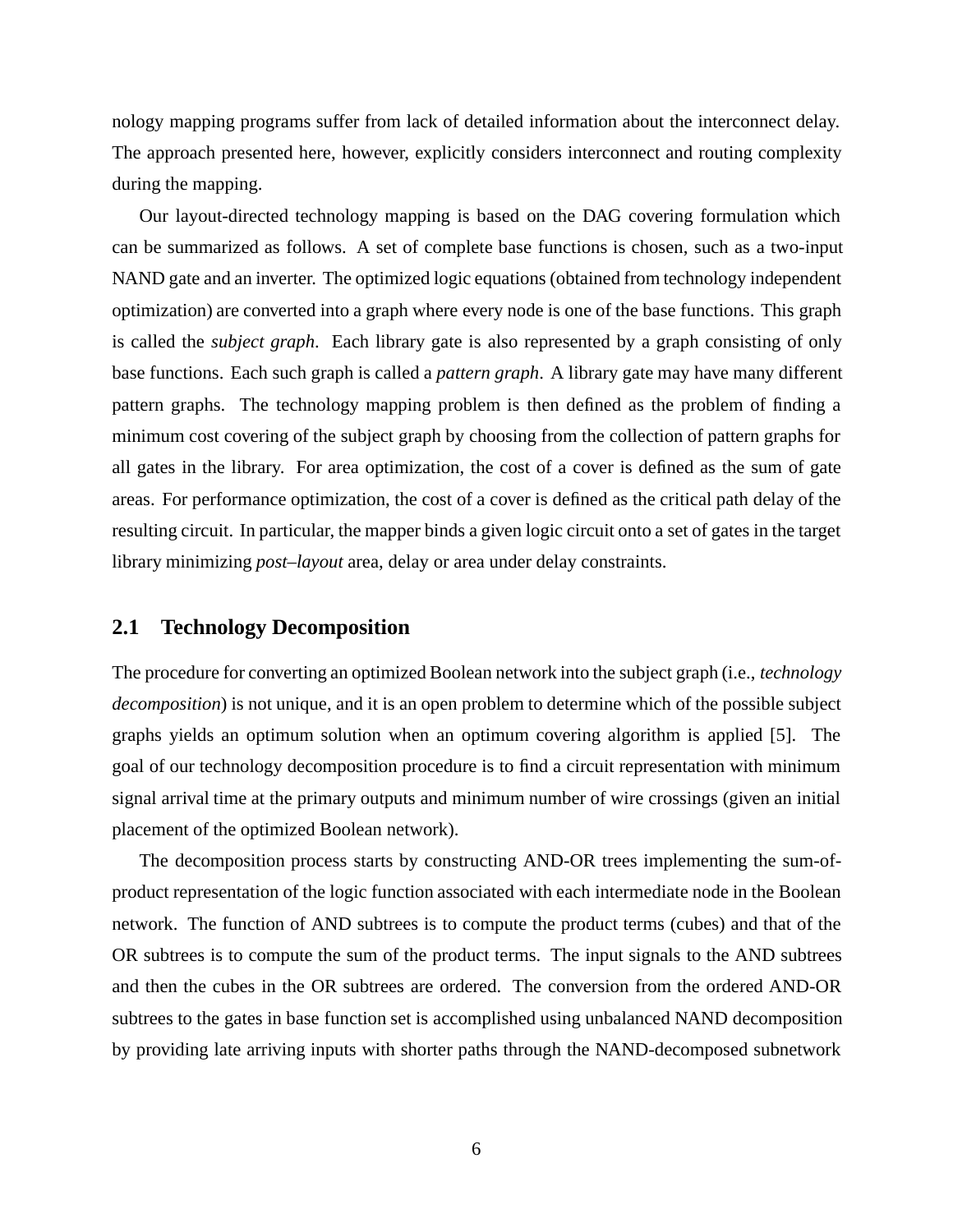#### [25, 17].

#### **Figure 3 goes here.**

In order to derive the input signal ordering, one refers to the companion placement solution for the Boolean network. Each multi-pin net signal is modeled by a star connection from the source toward the sinks. By circularly traversing around each node (for example, starting from the positive horizontal axis and proceeding in a counter-clockwise fashion), a unique ordering of the input signals to the node can be determined. This ordering is directly related to the positions of the fanin nodes with respect to the node in question.

The cube ordering is achieved by setting up a linear assignment problem. S slots are placed on an imaginary inner circle around the node, and the projections of the fanin signals into an imaginary outer circle around the node are found (Figure 3). Then, a linear assignment cost matrix  $C$  is set up whose  $c_{ik}$  entry corresponds to the cost of assigning cube i to slot k. This entry is equal to zero if slot k falls inside the shortest circular span for the immediate support of cube i. Otherwise, the cost is proportional to the angular distance of slot  $k$  from the nearest end of the support span of cube  $i$ . The linear assignment program [7] determines a cube assignment with the minimum sum-cost. The cube ordering is easily derived from the cube positions obtained by the above linear assignment procedure. The process of ordering input signals, cubes and then primitive gate decomposition is recursively applied to all nodes in the Boolean network in order to produce the subject graph.

#### **2.2 DAG Covering for Minimum Layout Area**

Consider a Boolean network  $N$ , which has been transformed into a subject graph consisting of only two-input NAND and inverter gates. This is the network in its unmapped form which will be referred to as the *inchoate* network,  $N_{inchode}$ . In DAGON,  $N_{inchode}$  is partitioned into a set of maximal *trees*,  $T_i$ , and an optimal dynamic programming solution is found for each tree. In MIS, Ninchoate is split into a set of *logic cone*s Ki, where each cone corresponds to a primary output and all its transitive fanin nodes. This allows covering across tree boundaries and, as a result, may duplicate logic. The MIS technology mapper implements DAGON as a subset. Our mapper uses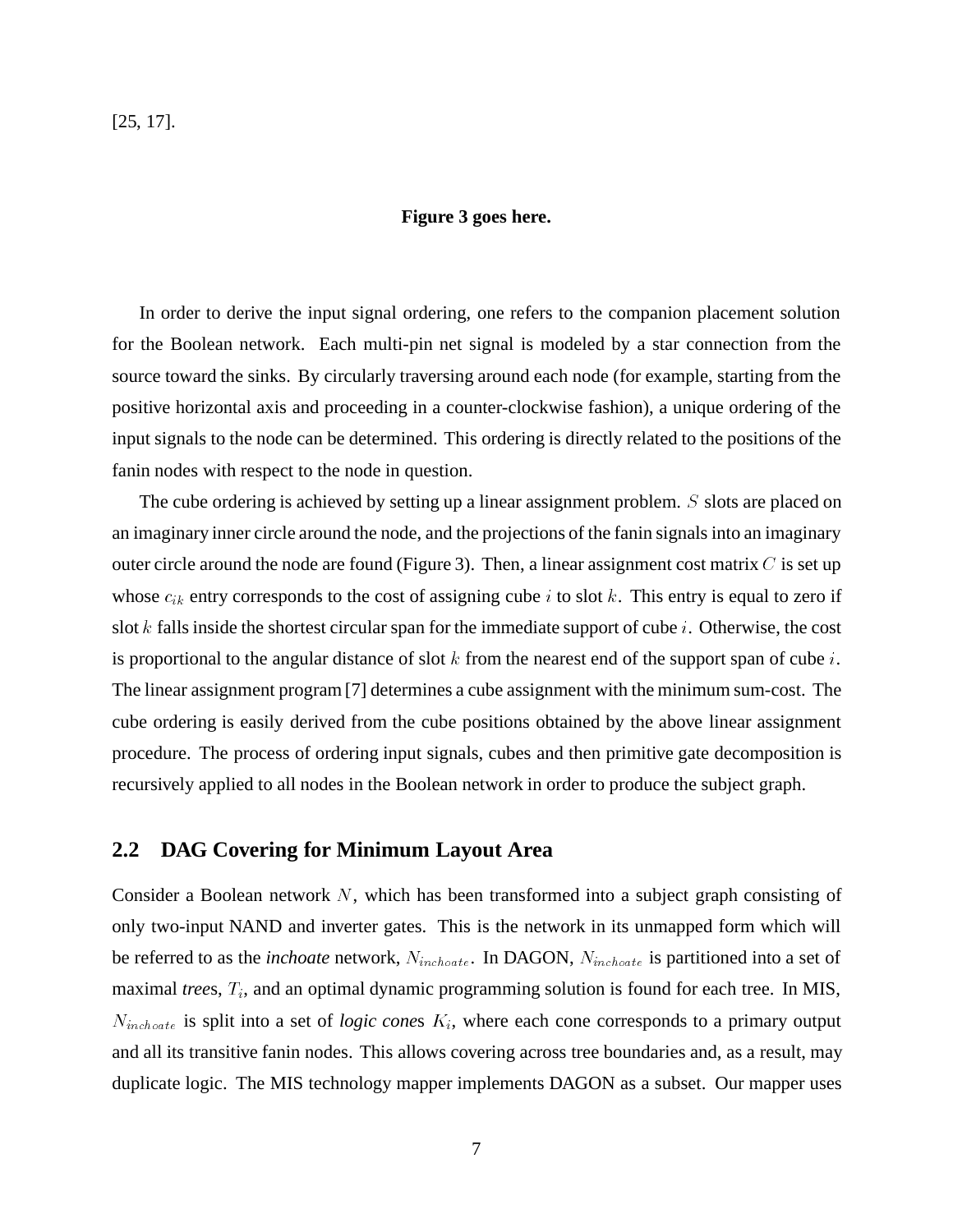cone partitioning.

#### **Figure 4 goes here.**

Assume that the cost of match m at node v is to be calculated (Figure 4). This cost consists of two (linearly combined) terms:

$$
area\_cost(v, m) = area(gate(m)) + \sum_{v_i \in inputs(v, m)} area\_cost(v_i, m_i)
$$

$$
wire\_cost(v, m) = wire(gate(m), gate(v_i)) + \sum_{v_i \in inputs(v, m)} wire\_cost(v_i, m_i).
$$

where  $inputs(v, m)$  refers to the list of nodes of N which correspond to the inputs of m.  $gate(m)$ is the physical gate corresponding to m.  $gate(v_i)$  is the best gate matching at node  $v_i$ . The area cost calculation is similar to that in MIS. The wire cost  $wire\_cost(v, m)$  consists of two terms. The first term is the interconnection length required to complete connections from  $gate(m)$  to its fanin gates, i.e.,  $gate(v_i)$ . The second term is the dynamic programming recursive cost and represents the sum of wire lengths required to connect all gates from primary inputs up to  $gate(v_i)$ . In order to calculate  $wire\_cost(v, m)$ , the position of m must be known as shown next.

At the beginning, nodes are assigned valid *placePosition*s based on the initial global placement solution. As nodes are mapped, *mapPosition*s are calculated and stored on nodes. In particular, match  $m$  is placed at the center of mass (or median) of its fanin and fanout rectangles. Due to the postorder traversal of the network during the mapping procedure,  $inputs(v, m)$  have already been mapped and therefore their *mapPositions* are used;  $outputs(v)$  are not mapped yet and their *placePosition*s are used.

#### **Figure 5 goes here.**

Depending on the wire length metric adopted, the local placement problem can be solved efficiently or can become difficult. Consider Figure 5, which shows the enclosing rectangles for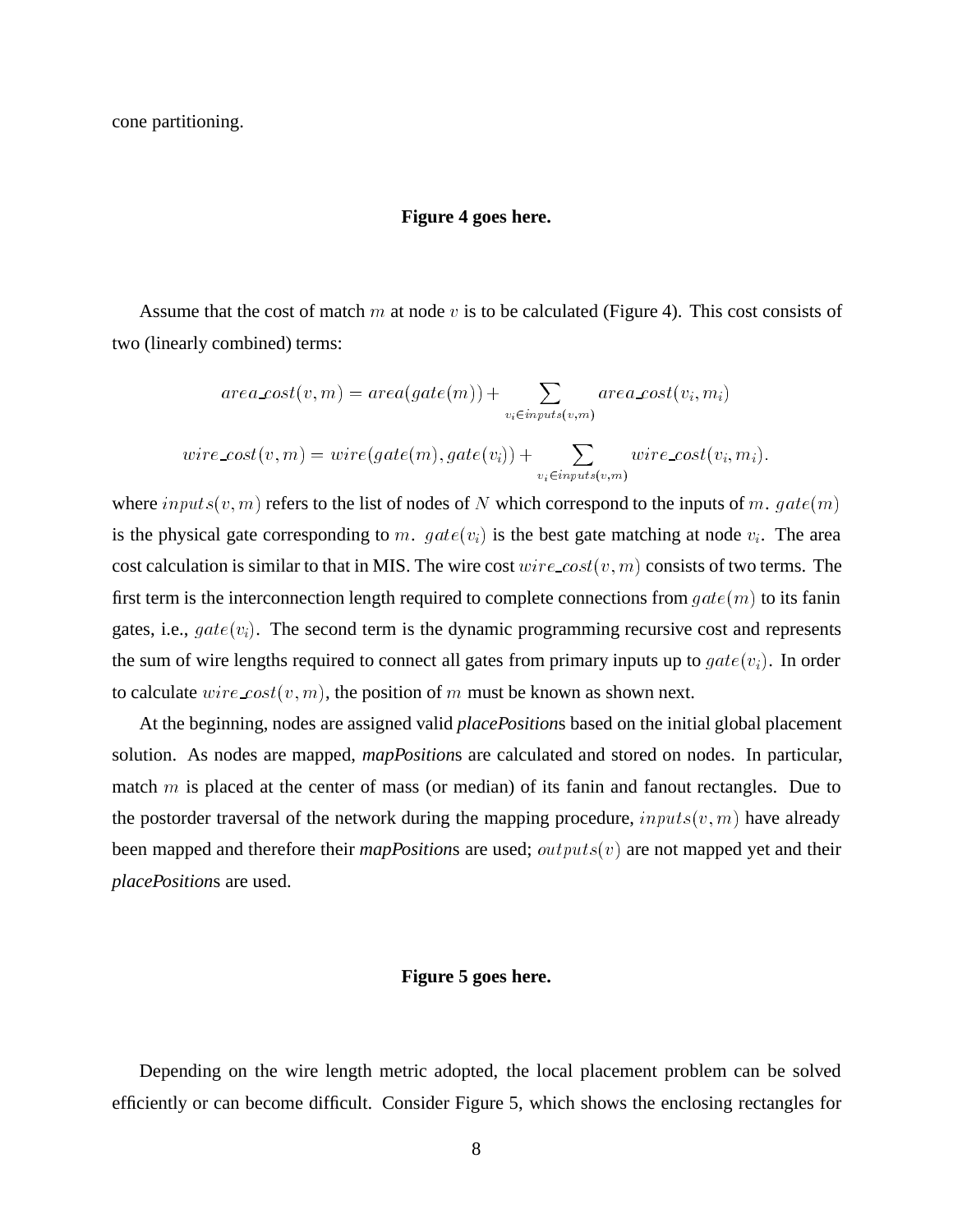the fanin and fanout nets of match m at  $v<sup>1</sup>$ . Given a norm and the coordinates of these fanin and fanout rectangles  $r$ , the problem is to find a point  $p$  which results in the minimum sum of distances between that point and the rectangles. In case of the Manhattan norm, the solution easily follows by observing that the distance function has a separable form with respect to the variables  $x$  and  $y$ . That is, the x distance of point p from rectangle r is  $\frac{1}{2}(|rll.x - p.x| + |r.ur.x - p.x| - |r.ur.x - r.ll.x|)$ where *ll* and *ur* refer to the lower left and the upper right of rectangle *r*. The constant term is dropped and the problem can be restated as: Find x such that  $\sum_i |x_i - x|$  is minimum where  $x_i$ corresponds to either the left or the right corner point coordinates of each of the rectangles. The problem is a special case of solving for the median of a graph which is presented in [11]. It can be shown that this problem, treating only a linear tree rather than a general graph, is very easy to solve; the solution is the median point for the sorted list of  $x_i$ 's. For the Euclidean norm, the optimal point location problem can be solved approximately by placing  $m$  at the center of mass of its fanin and fanout rectangles [18].

When constructing the enclosing rectangle of fanin net  $i$ , it is important to know fanout nodes of source node  $v_i$ . These fanout nodes of  $v_i$  are dynamically defined based on the current partially mapped network. First, we give some definitions. A *sink* node in a pattern graph is defined as a node which does not fanout to any other node in the pattern graph. In Figure 4, assume that cone  $K_1$  has been mapped. At this point, nodes can be classified into four categories. An *egg* is a node which has not been processed (visited) by the mapper. A *nestling* is a node in the current cone,  $K_2$ , which has been visited. It cannot be predicted whether a *nestling* will be present in the final mapped network until primary output  $PO_2$  is reached. A *dove* is a node in  $K_1$  which is a non-sink element of some pattern match. Such a node will not be present in the final mapped network because it has been merged into another. A *hawk* is a node in  $K_1$  which is a sink node in some pattern match. Such a node will inevitably show up in the final mapped network. Note that every *dove* has been merged into (fallen prey to) at least one *hawk*. A *nestling* can become a *hawk* or a *dove*. Due to the possibility of logic duplication, it may be possible for a *dove* to reincarnate and restart the node's life cycle as an *egg* and later become a *hawk*. The *dynamic fanout* of fanin  $v_i$  for match m at v is a *hawk*, a *nestling* or an *egg* which has  $v_i$  as its fanin. For example, the list of dynamic fanouts of node  $v_4$  consists of nodes  $v$ ,  $x_2$  and  $f_4$ . During the construction of the enclosing rectangle of net i (say 4), nodes covered by the current match are excluded from the net. In addition, *mapPosition*s

<sup>&</sup>lt;sup>1</sup>The enclosing rectangle for a fanin (fanout) net is the smallest rectangle enclosing the gates connected by the net.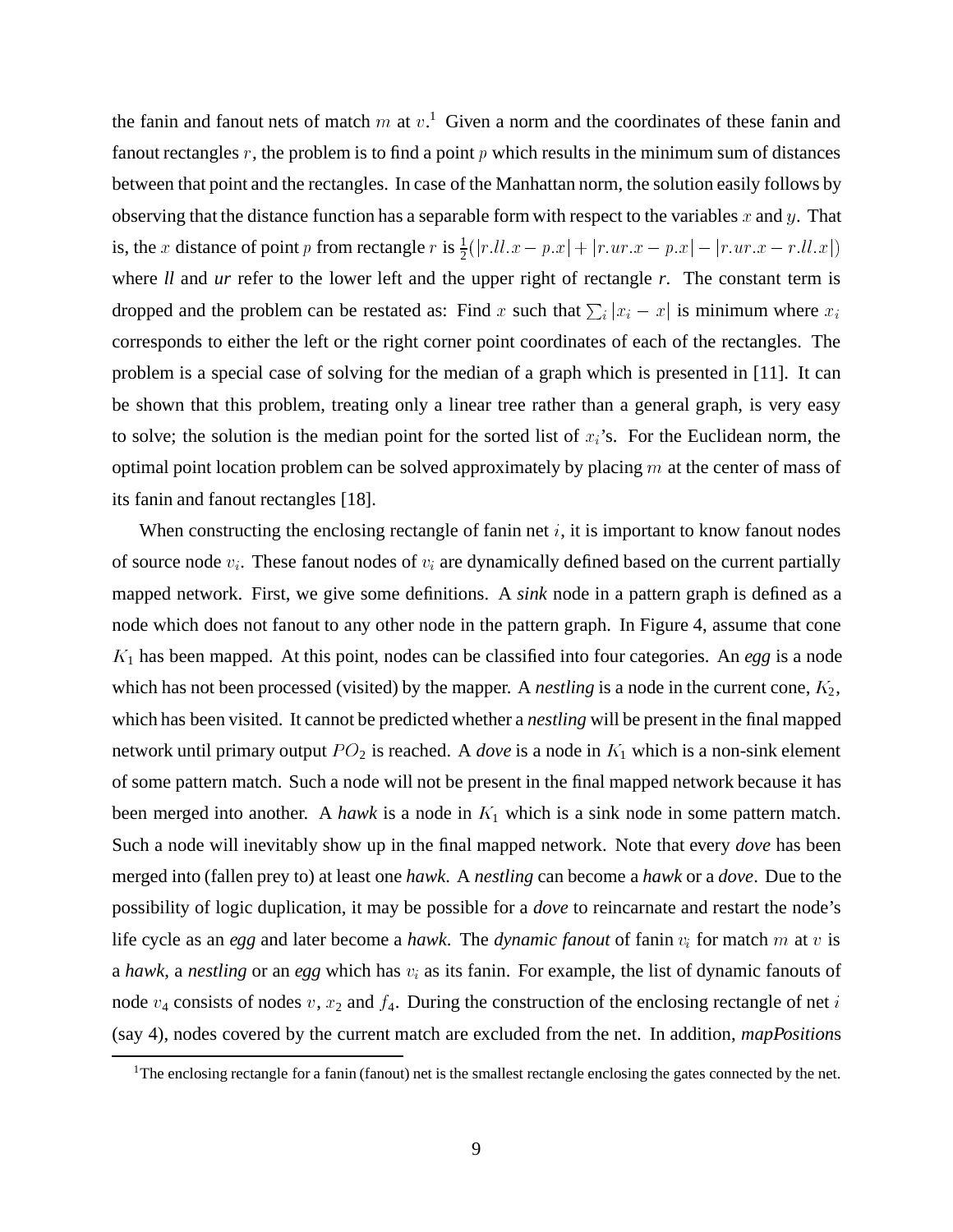are used for *hawks* and *nestlings* ( $x_2$  and  $v_4$ ) and *placePositions* are used for *eggs* ( $f_4$ ).

After positioning  $gate(m)$ , the wire cost associated with the matching of m at node v must be calculated. This cost consists of the sum of the wire lengths from m to its fanins. Consider fanin  $v_i$ of m. If it is driving only the input pin of m, the wire length calculation is point-to-point. However, if it is driving multiple fanout pins (including input pin of  $m$ ), then the half perimeter length of the minimum box bounding all pins on the net is used. Note that during technology mapping for minimum area, only length of the line connecting each fanin  $v_i$  to m is of interest. Therefore, the net length must be divided by the dynamic fanout count at  $v_i$  in order to get the expected wire length contributed by connection from  $v_i$  to m and thereby avoid duplicate accounting of the wire cost.

#### **2.3 DAG Covering for Minimum Circuit Delay**

In the delay mode, the best mapping at a node is determined based on the arrival time of the signal at the node output. As pointed out earlier, it is the delay in the interconnect that is of prime importance. Hence, it is only natural that wiring delay is incorporated into the calculation of the arrival time during technology mapping.

Consider a gate g with output line y and input lines  $i, i = 1 \cdots p$ . Let g fanout to inputs of  $g_i$ . In a simple linear delay model, the delay through  $g$  is a linear function of its output load capacitance CL. The slope of this linearity can be thought of as the *output resistance* and the offset (at zero  $C<sub>L</sub>$ ) can be thought of as the *intrinsic delay* through g. In general, the delays from different inputs to the output are different. Therefore, the intrinsic delay from input  $i$  to  $y$  is denoted by  $I_i$ , and the output resistance at y corresponding to input i is denoted by  $R_i$ .  $I_i$  and  $R_i$  each have separate values for rising and falling delays.

Based on this general model, the arrival time at y from input i,  $t_{y_i}$ , can be easily calculated as  $t_{y_i} = t_i + I_i + R_i$   $C_L$  where  $t_i$  is the arrival time at input line i. Using a worst case analysis, the *output arrival time* at y,  $t<sub>y</sub>$  is defined as the time at which all signals from input lines i will be available at y and is given by  $t_y = max\{t_{y_i}\}\)$  computed over all  $i, i = 1 \cdots p$ . This calculation for the arrival time requires that the value of  $C<sub>L</sub>$  be known.  $C<sub>L</sub>$  is the equivalent capacitive load at y. This capacitance is modeled as  $C_L = \sum_{j=1}^n C_j + C_w$  where  $C_j$  denotes the capacitance at the input of fanout gate  $g_j$ , and n is the number of fanout nodes.  $C_w$  represents the capacitance due to the interconnections which connect g to its fanout nodes. We calculate  $C_w$  accurately using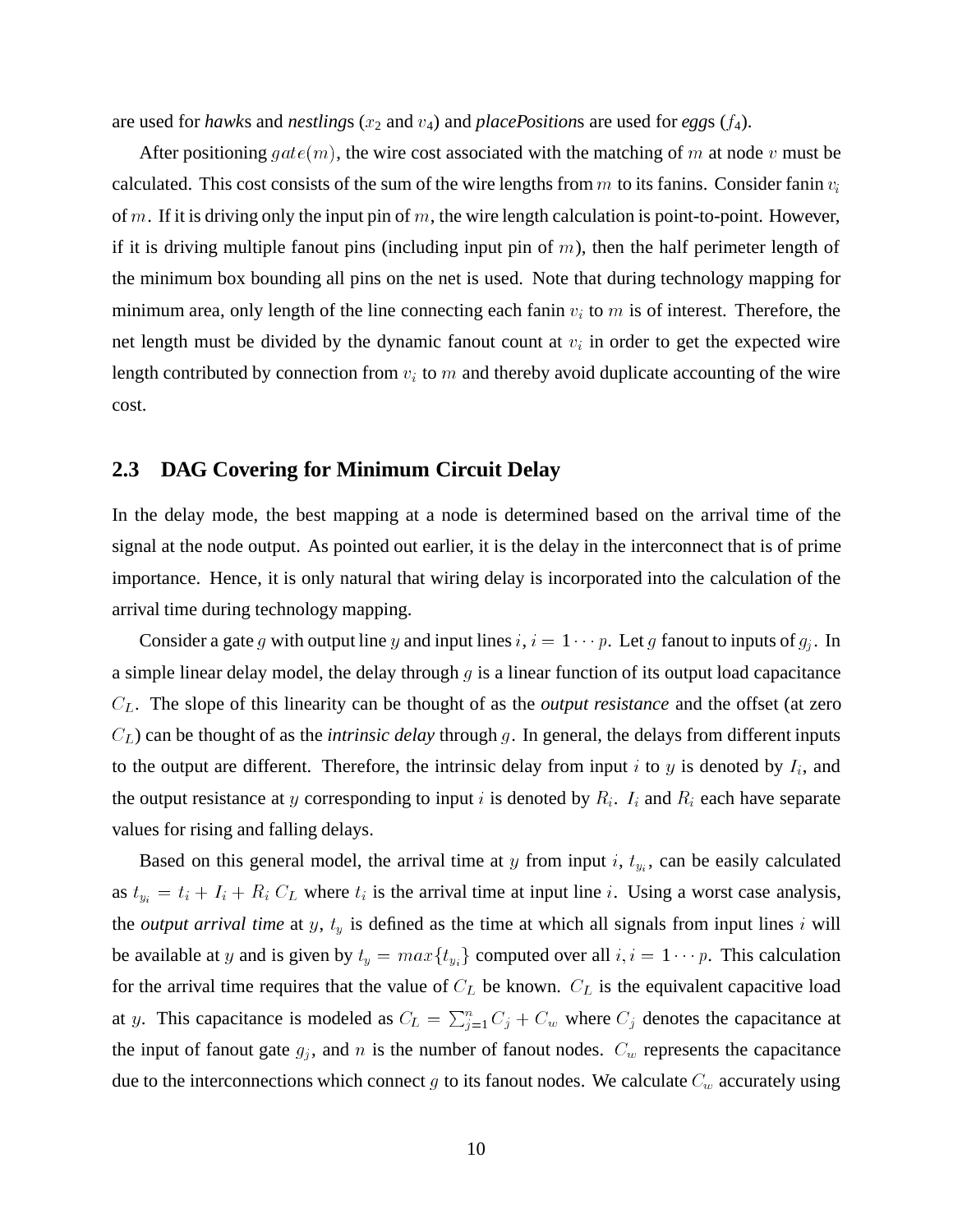the placement information which provide the horizontal and vertical extents of the signal nets and using a technology file which provides the capacitance per unit length of horizontal and vertical interconnect.

In Figure 4, fanouts of v are not yet mapped. This implies that the load  $C<sub>L</sub>$ , at the output of *gate(m)* cannot be determined exactly. This difficulty can be handled by assuming a *default load*, i.e., all types of gates are assumed to have the same input capacitance. This assumption is also adopted in MIS2.1. However, in order to calculate the wiring capacitance, positions of gates at the fanouts of  $v$  must be known. This information is not available and instead positions of the fanout gates are read from the initial placement solution of the subject graph. The simplification gives rise to inaccuracies in the arrival time calculation. To prevent the inaccuracy from propagating through, the following observation is used: When matching  $m$  at  $v$ , the capacitance at the output of *inputs(v,m)* is known because the type and position of their fanout gate, which is *gate(m)*, is known. If the output arrival times of *inputs(v,m)* are updated, then the input arrival time of *gate(m)* is accurate. Therefore, the output arrival time for  $gate(m)$  can be calculated with less error (that is, error will be due to the unknown load only).

### **3** PLACEMENT RELAXATION

After the logic synthesis stage, a net list of gates and a companion placement solution are available. The placement solution, however, has overlapping gates and has not yet been mapped to rows (in the case of the standard cell layout methodology) or to slots (in the case of the sea-of-gates style). The objective of global relaxation step is to eliminate gate overlaps and produce an even distribution of gates over the layout image. Two basic approaches are generally used for mapping a global placement result to legal locations: (1) Perform a minimum squared error linear assignment which maps the cells in the global placement to the legal positions simultaneously; (2) Use a hierarchical bi-partitioning technique to obtain a feasible placement solution.

In our application, the initial (globally optimized) placement is modified throughout the synthesis (based on local considerations only), and therefore, the resulting companion placement is not globally optimized. However, we do not want to throw away the companion placement (which has influenced many of our decisions during the synthesis) and place the mapped network from scratch.

We have adopted the top-down bi-partitioning heuristic in the following way. Our placement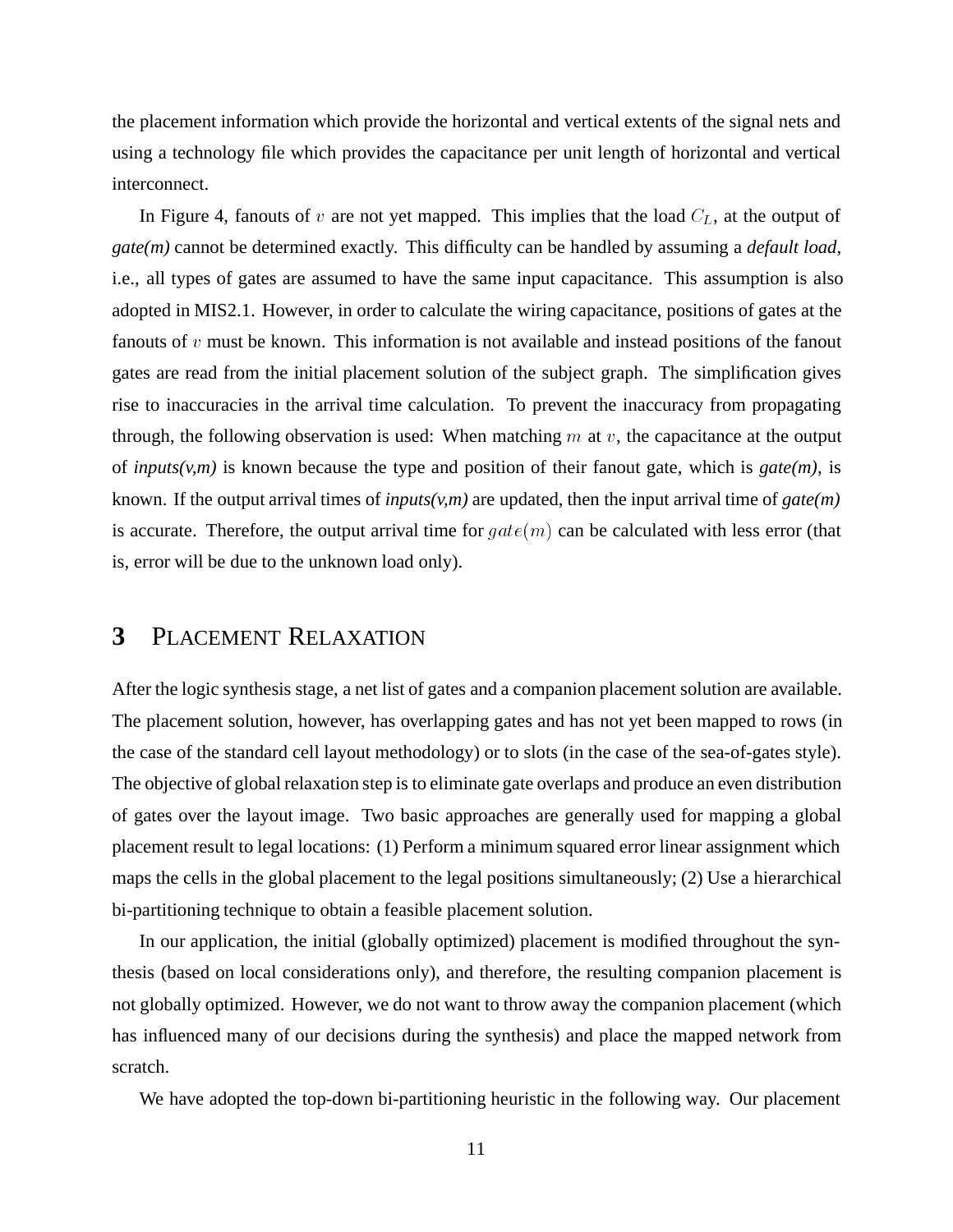procedure consists of alternating and interacting global function optimization and partitioning steps. In particular, for a circuit with M gates, the placement procedure goes through  $m = \lfloor log_2 M \rfloor$ steps in order to produce a detailed placement. Now, assume that an initial placement solution for the circuit and two parameters  $N_s$  and  $N_f$  are given. These parameters specify the start and finish conditions for the relaxation procedure, that is, relaxation begins when number of modules per hierarchical region is  $N_s$  and ends when this number is  $N_f$ . Let  $s = \lfloor log_2N_s \rfloor$ ,  $t = \lceil log_2N_f \rceil$ , then  $m \ge s \ge t \ge 0$ . We modify the placement procedure so that it goes through steps  $m - s, \dots, m - t$  only, thereby, achieving the relaxation goal without drastically disturbing the initial placement solution. Note that  $N_s = M$  corresponds to doing placement from scratch while  $N_f = 1$  corresponds to the detailed placement (one module per region). We have obtained the best results when setting  $N_s = M/8$  and  $N_f = 1$ .

## **4** EXPERIMENTAL RESULTS

Our objective was to show that by integrating technology mapping and gate placement, one can improve the quality of mapping both in terms of layout area and circuit performance. In order to provide a fair basis for comparison, two pipelines were used to produce the results: 1) Read in the optimized circuit; do balanced tree technology decomposition; read in the *lib2.genlib* standard cell library; run MIS technology mapper in timing mode; write the mapped circuit to the database; do detailed placement and routing. 2) Read in the optimized circuit; do layout driven technology decomposition; read in the *lib2.genlib* standard cell library; run LDTM in timing mode; do detailed placement and routing. The following tools were used for generating the layouts: the GORDIAN package for placement [14], the TIMBERWOLF global router [15], and the YACR detailed router [21].

#### **Table 1 goes here.**

In both cases, the technology-independent optimizations were performed using the MIS program. The benchmarks were optimized for minimum area using the *rugged script* [24]. This script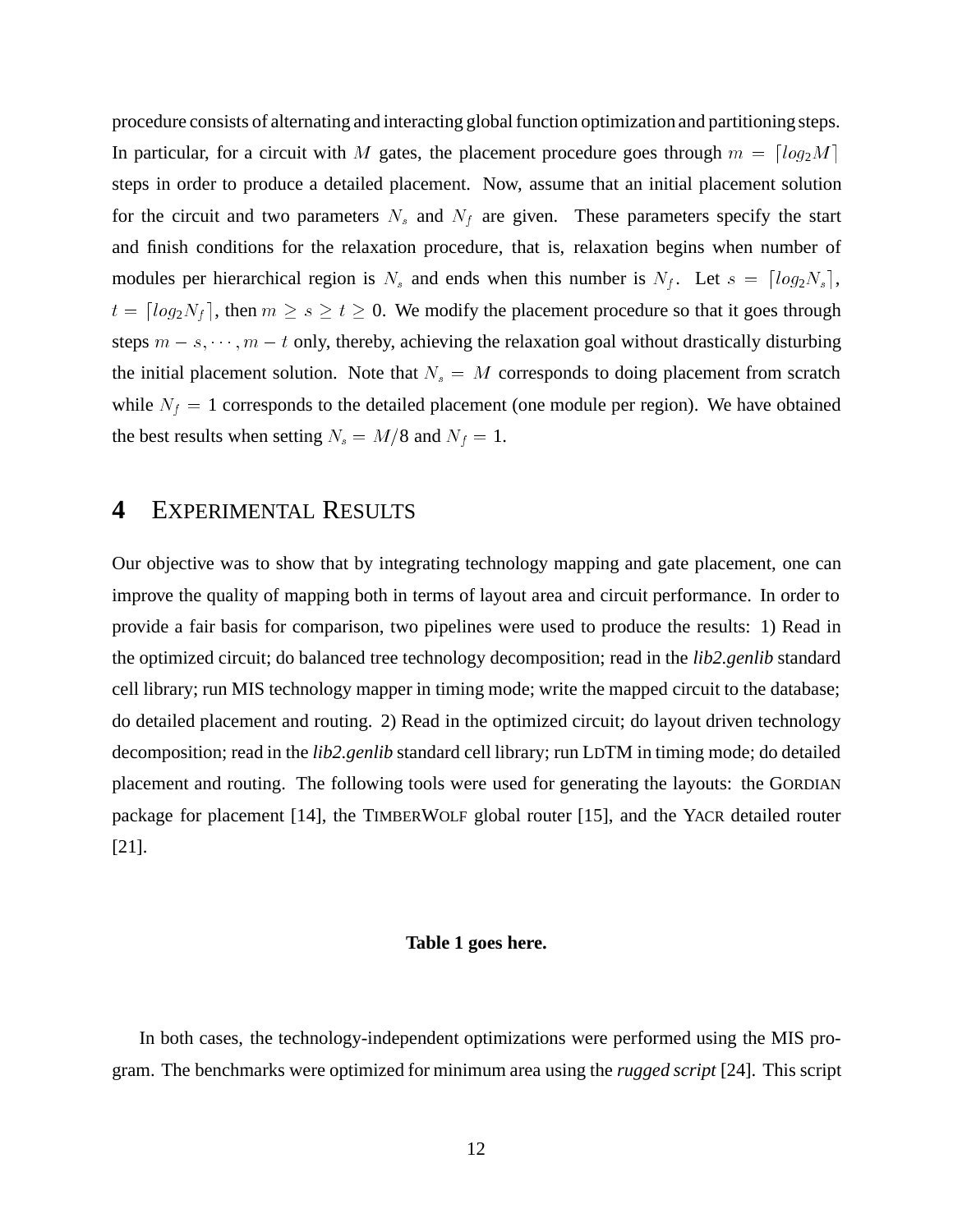produces the optimized circuits. The literal count results (before technology mapping) are listed in Table 1.

#### **Table 2 goes here.**

Table 2 shows *post-mapping* comparisons between the MIS and LDTM in terms of total gate area and logic delay calculated by ignoring the wiring loads (i.e., using the input capacitances, the intrinsic and fanout delays for logic gates only), and the cpu times on a Sparc Station II workstation. The MIS mapper produces somewhat better results in terms of logic delay and is faster by a factor of 1.8.

#### **Table 3 goes here.**

Table 3 shows *post-placement* comparisons between the MIS and LDTM in terms of total chip area and circuit delay calculated after placement and routing and accounting for the the wiring loads. As expected, LDTM shows an average chip area improvement of 7% and a total delay improvement of 9% compared to MIS. This improvement is mainly due to reduced wiring load on critical signal paths as a result of LDTM's gate selection policy. We used a value of 3  $pF/cm$  for the capacitance per unit length. As the technology scales down and the contribution of the wiring delay to total circuit delay increases, the percentage improvement of a layout-driven mapper (such as LDTM) over a conventional mapper (such as that of MIS) will increase.

These tables were generated by running the MIS and LDTM mappers in the timing mode. A similar trend existed when we ran these mappers in the area mode.

### **5** CONCLUDING REMARKS

In this paper, we put forth techniques for coupling logic synthesis and placement. To achieve this objective, we studied the effects of interconnect on circuit area and performance, presented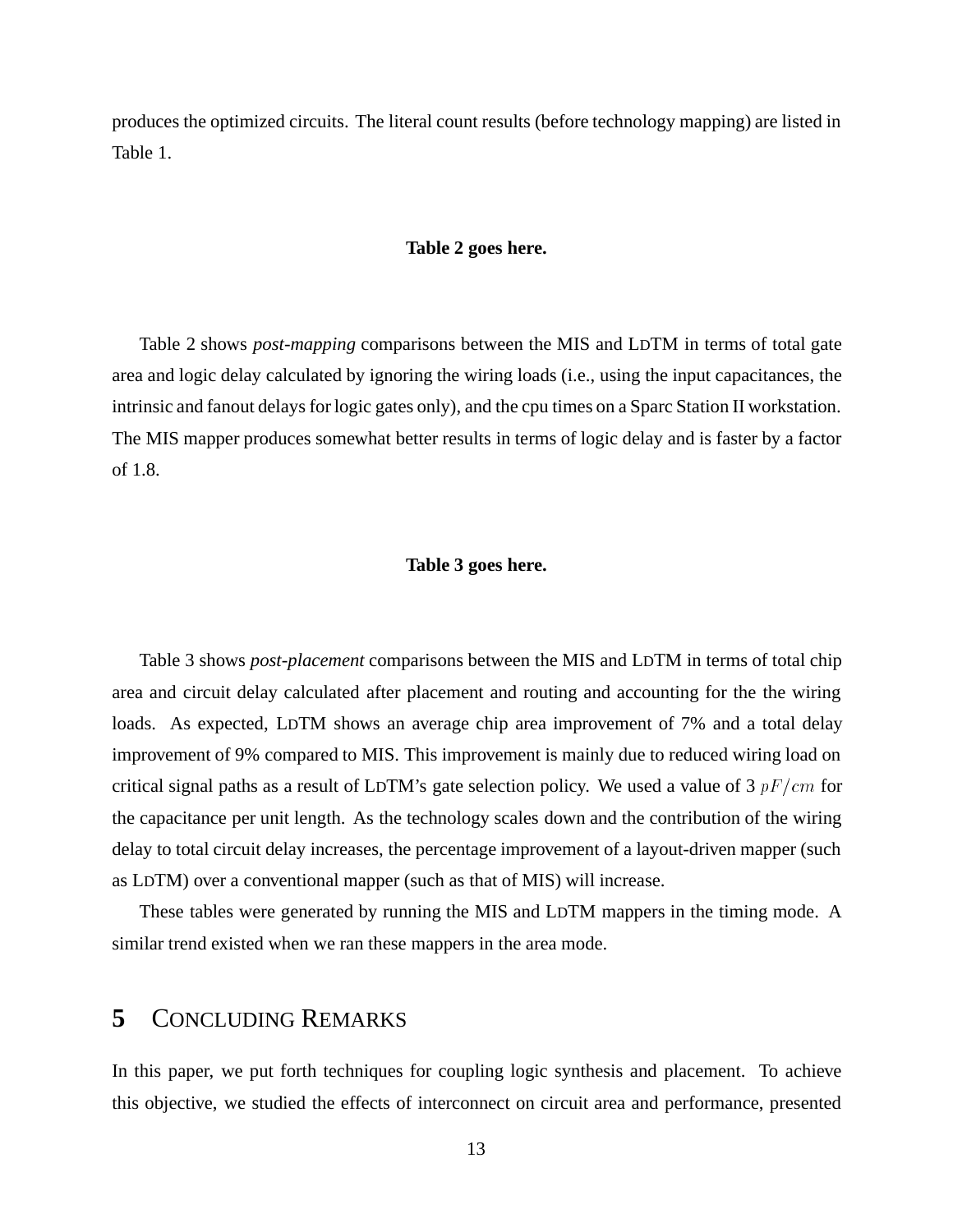appropriate models and computational procedures for estimating wiring delay during synthesis, and introduced a scheme for maintaining simultaneous and interactive data representations in logic and layout domains.

Layout information should be considered during all logic synthesis operations in order to improve the circuit routability and reduce the interconnect contribution to circuit area and delay. This is important since, as discussed earlier, interconnects play a primary role in determining the longest paths through a circuit. Therefore, layout-driven algorithms and techniques for performing the various logic operations must be developed.

In manipulating the initial representation of the logic function, five operations are key: decomposition, extraction, factoring, substitution, and collapsing [5]. We are developing layout-integrated procedures for these logic operation which aim at minimizing the total interconnection length of the synthesized network as well as the total number of literals in the factored form representation of the network. For example, consider the extraction procedure which identifies common subexpressions among various functions. The literal value of a kernel measures the difference in the number of literals in the network if that rectangle is extracted and made into a new node [6, 4]. We can similarly define the interconnection value of a kernel as the difference in the total wire length in the network if that kernel is extracted and made into a new node. We then use a kernel-selection policy which chooses a kernel with the greatest cost reduction in terms of a linear combination of literal and interconnection values [19].

Performance optimization logic restructuring operations (e.g., depth reduction [13], partial collapse and resynthesis along the critical paths [25], logic clustering and partial collapse [26], etc) are often used to speed the synthesized network. Layout information can be exploited by most of these transformations. For example, consider circuit speed-up procedure given in [25]. This procedure identifies an  $\epsilon$ -network (i.e., a sub-network in which all the signals have a slack within  $\epsilon$  of the most negative slack), partially collapses the nodes in the  $\epsilon$ -network, and redecomposes these nodes using a timing-driven decomposition scheme such that the resulting network is faster, and the area increase is minimal. During this process, if information about the interconnect delay becomes available (through a placement of the original network and incremental calculation of positions for the collapsed and later newly created nodes), then the following improvements are possible: the timing analysis for finding the  $\epsilon$ -critical paths is performed more accurately; during decomposition both literal saving and interconnect saving values of the candidate divisors are considered; interconnect delays influence the selection of the best timing-divisors; and NAND-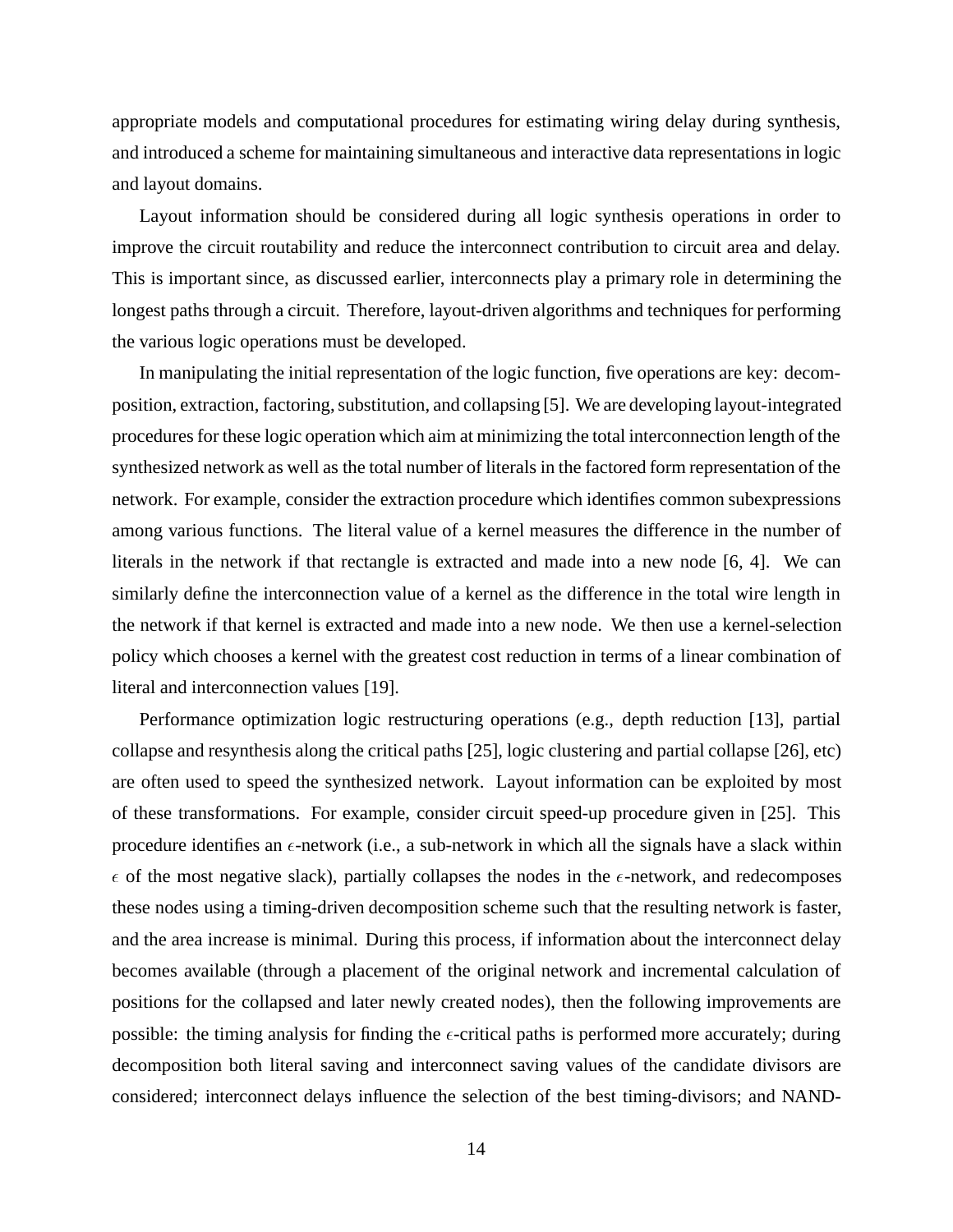decomposition of collapsed nodes can be performed using information about positions of fanin nodes.

The layout-driven technology mapping procedure can be easily extended to solve the problem of minimizing gate area plus wiring subject to required time constraints on the primary outputs. The idea is to incorporate the wiring area and delay into the initial calculation of area-delay trade-off curves and the subsequent gate selection steps [8].

Previous approaches for Table Look-Up (TLU) based FPGA's have aimed at minimizing the number of TLU's. However, routing resources in these architectures are very limited and therefore mapping for improved routability is an important consideration. The layout-driven approach can be extended to the FPGA synthesis problem.

## **References**

- [1] P. Abouzeid, K. Sakouti, G. Saucier, and F. Poirot. Multilevel synthesis minimizing the routing factor. In *Proceedings of the 27th Design Automation Conference*, pages 365–368, June 1990.
- [2] H. B. Bakoglu. *Circuits, interconnections, and packaging for VLSI*. Addison-Wesley, 1990.
- [3] K. Bartlett, D. Bostick, G. Hachtel, R. Jacoby, M. Lightner, P. Moceyunas, C. Morrison, and D. Ravenscroft. BOLD: A multiple-level logic optimization system. In *Proceedings of the* IEEE *International Conference on Computer Aided Design*, 1987.
- [4] R. Brayton, R. Rudell, A. Sangiovanni-Vincentelli, and A. Wang. MIS: A multiple-level logic optimization system. IEEE *Transactions on Computer-Aided Design of Integrated Circuits and Systems*, CAD-6(6), Nov. 1987.
- [5] R. K. Brayton, G. D. Hachtel, and A. L. Sangiovanni-Vincentelli. Multilevel logic synthesis. In *Proceedings of the* IEEE, volume 78, pages 264–300, February 1990.
- [6] R.K. Brayton. Algorithms for multilevel logic synthesis and optimization. In P. Antognetti, G. DeMicheli, and A. Sangiovanni-Vincentelli, editors, *NATO ASI on Logic Synthesis and Silicon Compilation for VLSI*. Kluwer, Dordrecht, The Netherlands, 1987.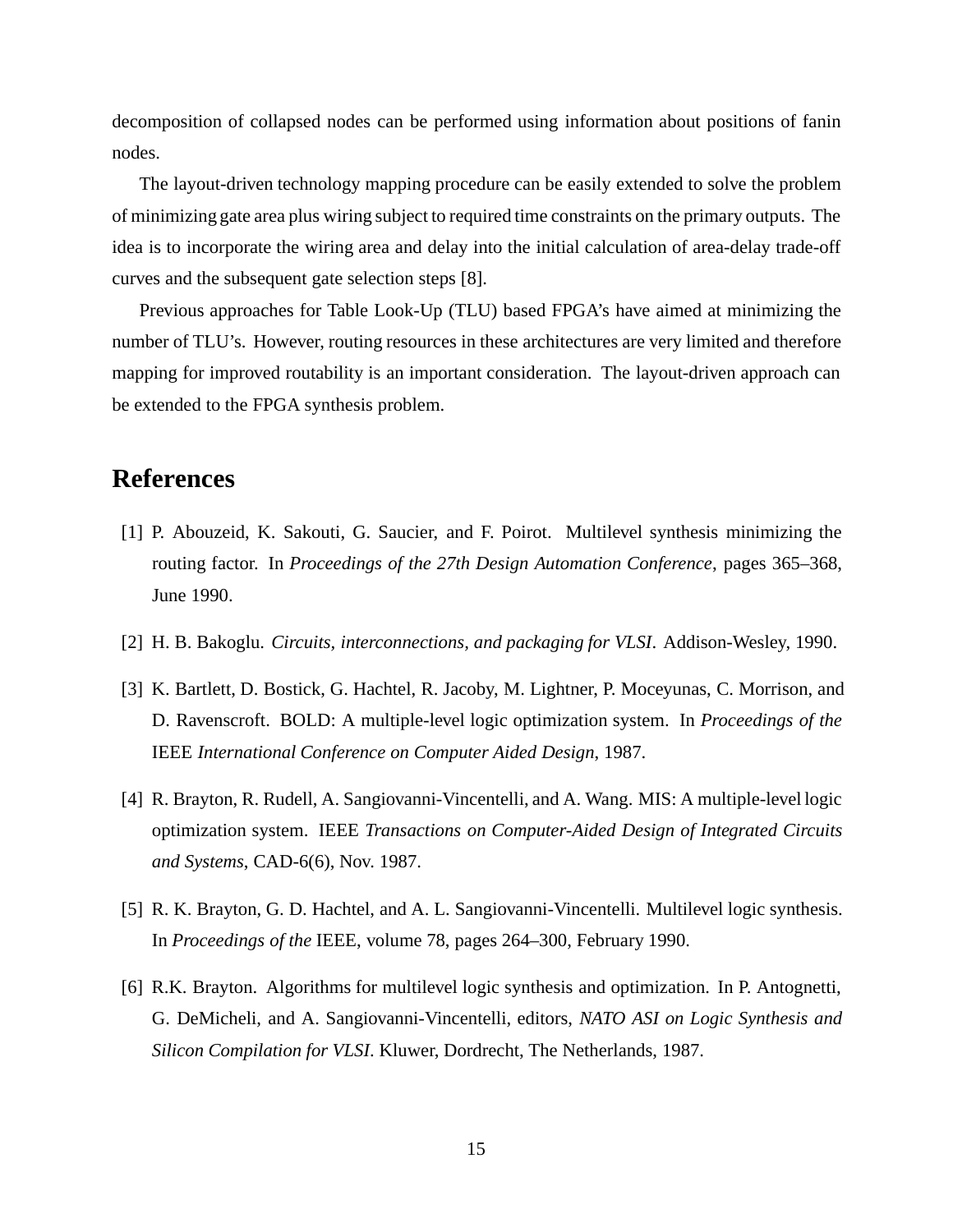- [7] R. E. Burkhard and U. Derigs. *Assignment and matching problems: solution methods with Fortran programs*. Springer Verlag, 1980.
- [8] K. Chaudhary and M. Pedram. A near-optimal algorithm for technology mapping minimizing area under delay constraints. Proceedings of the 29th Design Automation Conference, June 1992.
- [9] E. Detjens, G. Gannot, R. Rudell, A. Sangiovanni-Vincentelli, and A. Wang. Technology mapping in MIS. In *Proceedings of the* IEEE *International Conference on Computer Aided Design*, pages 116–119, November 1987.
- [10] Y. A. El-Mansy and W. M. Siu. MOS technology advances. In G. Rabbat, editor, *Handbook of Advanced Semiconductor Technology and Computer Systems*, pages 229–259. Van Nostrand-Reinhold, Princeton, New Jersey, 1988.
- [11] S. L. Hakimi. Optimum locations of switching centers and the absolute centers and medians of a graph. *Operations Research*, 12:450–459, 1964.
- [12] K. Keutzer. DAGON: Technology mapping and local optimization. In *Proceedings of the Design Automation Conference*, pages 341–347, June 1987.
- [13] K. Keutzer and M. Vancura. Timing optimization in a logic synthesis system. In *Proceedings of the International Workshop on Logic and Architectural Synthesis*, May 1987.
- [14] J. M. Kleinhans, G. Sigl, F. M. Johannes, and K. J. Antreich. GORDIAN: VLSI placement by quadratic programming and slicing optimization. *IEEE Transactions on Computer-Aided Design*, CAD-10:356–365, March 1991.
- [15] K. W. Lee and C. Sechen. A new global router for row-based layout. In *Proceedings of the* IEEE *International Conference on Computer Aided Design*, pages 180–183, November 1988.
- [16] S. Mayrhofer, M. Pedram, and U. Lauther. A flow-based approach to the placement of boolean networks. In *IFIP International Conference on Very Large Scale Integration*, 1991.
- [17] C. R. Morrison, R. M. Jacoby, and G. D. Hachtel. TECHMAP: Technology mapping with delay and area optimization. In *Proceedings of the International Workshop on Logic and Architecture Synthesis for Silicon Compilers*, pages 53–64, Grenoble, France, May 1988.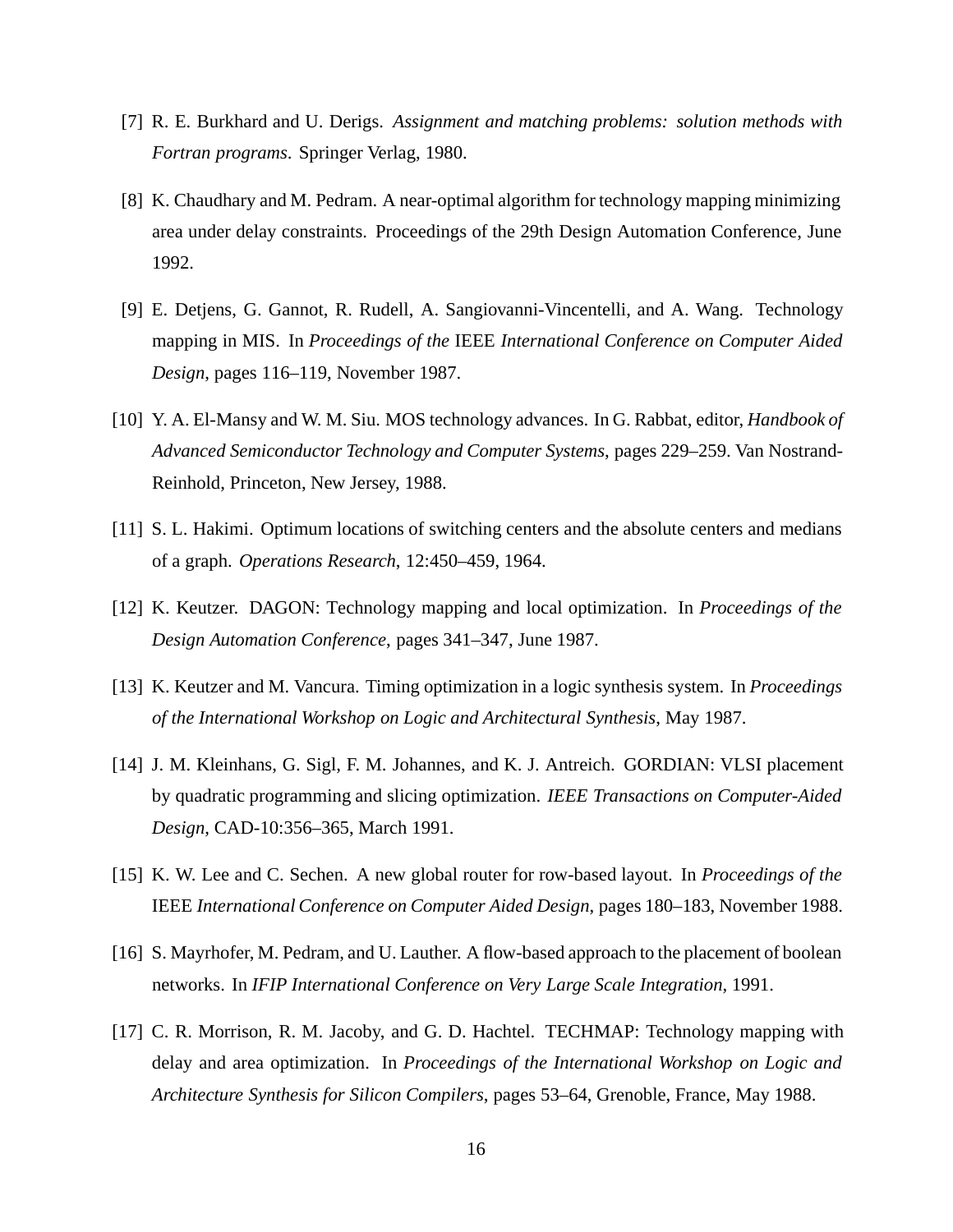- [18] M. Pedram. *An integrated approach to logic synthesis and physical design*. PhD thesis, University of California, Berkeley, August 1991. Technical Report UCB/ERL M91/69.
- [19] M. Pedram and N. Bhat. Layout driven logic restructuring / decomposition. In *Proceedings of the* IEEE *International Conference on Computer Aided Design*, pages 134–137, November 1991.
- [20] M. Pedram and N. Bhat. Layout driven technology mapping. In *Proceedings of the 28th Design Automation Conference*, pages 99–105, June 1991.
- [21] J. Reed, A. Sangiovanni-Vincentelli, and M. Santamauro. A new symbolic channel router: YACR2. *IEEE Trans. on Computer-Aided Design*, 4(3):208–219, March 1985.
- [22] T. Sakurai. Approximation of wiring delays in MOSFET LSI. IEEE *Journal of Solid State Circuits*, SC-18(4):418–426, August 1983.
- [23] K. C. Saraswat and F. Mohammadi. Effect of scaling of interconnections on the time delay of VLSI circuits. IEEE *Transactions on Electron Devices*, ED-29:645–650, 1982.
- [24] H. Savoj and H. Y. Wang. Improved scripts in MIS-II for logic minimization of combinational circuits. In *Proceedings of the International Workshop on Logic Synthesis*, May 1991.
- [25] K. J. Singh, A. Wang, R. K. Brayton, and A. Sangiovanni-Vincentelli. Timing optimization of combinational logic. In *Proceedings of the* IEEE *International Conference on Computer Aided Design*, pages 282–285, November 1988.
- [26] H. J. Touati, H. Savoj, and R. K. Brayton. Delay optimization of combinational logic circuits by clustering and partial collapsing. In *Proceedings of the* IEEE *International Conference on Computer Aided Design*, pages 188–191, November 1991.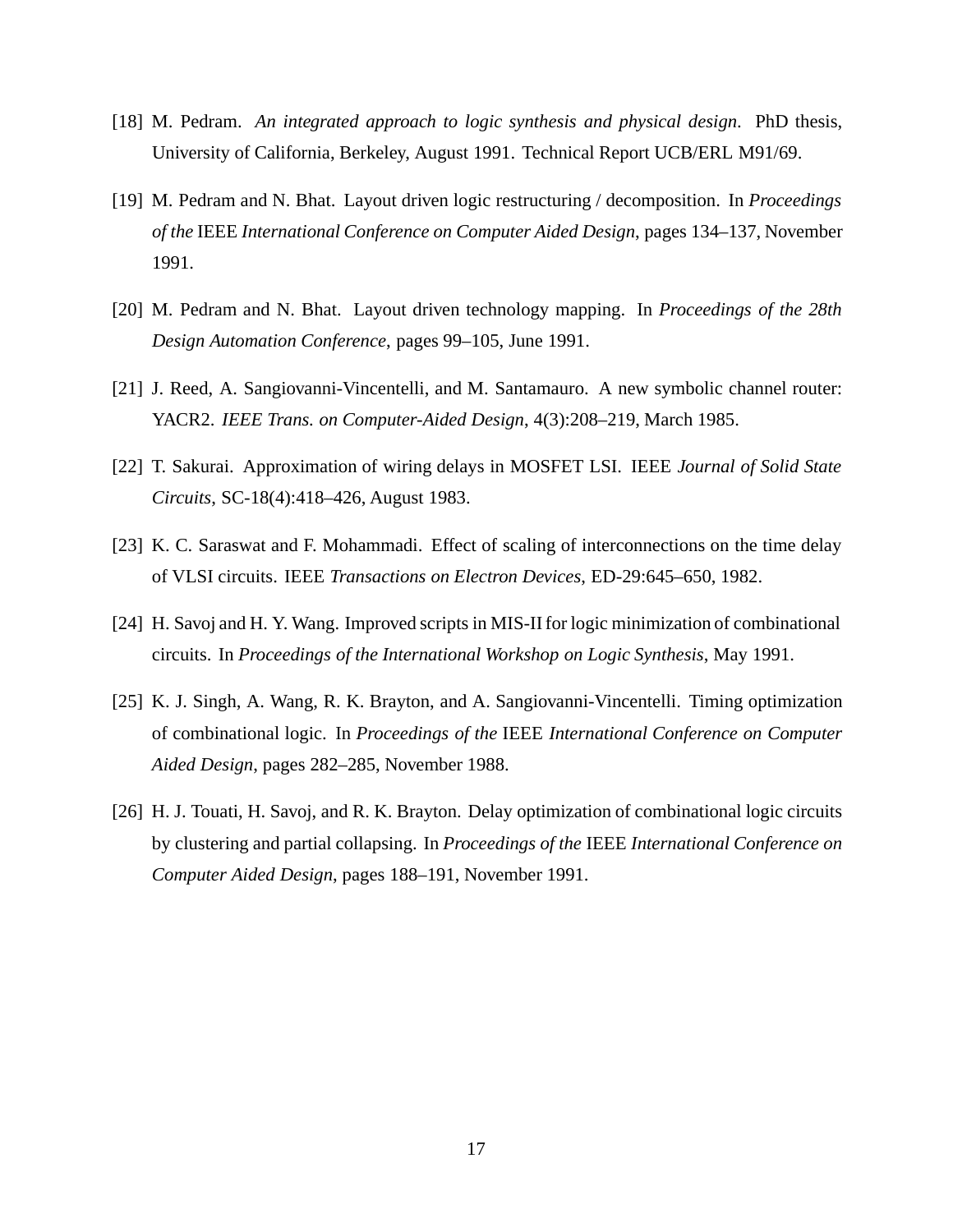

 $C = 3.0$  pF/cm  $Cz = 0.1$  pF  $R = 300$  ohms/cm  $Rs = 1$  K-ohms  $t = 0.3$  ns  $l = 0.2$  cm



 $d(z) = t + Rs Cz = 0.4 ns$ 



 $d(z) = t + Rs Cz + Rs C l = 1.0 ns$ 

Figure 1: Comparing the interconnect delay to gate delay for 1-micron ASIC library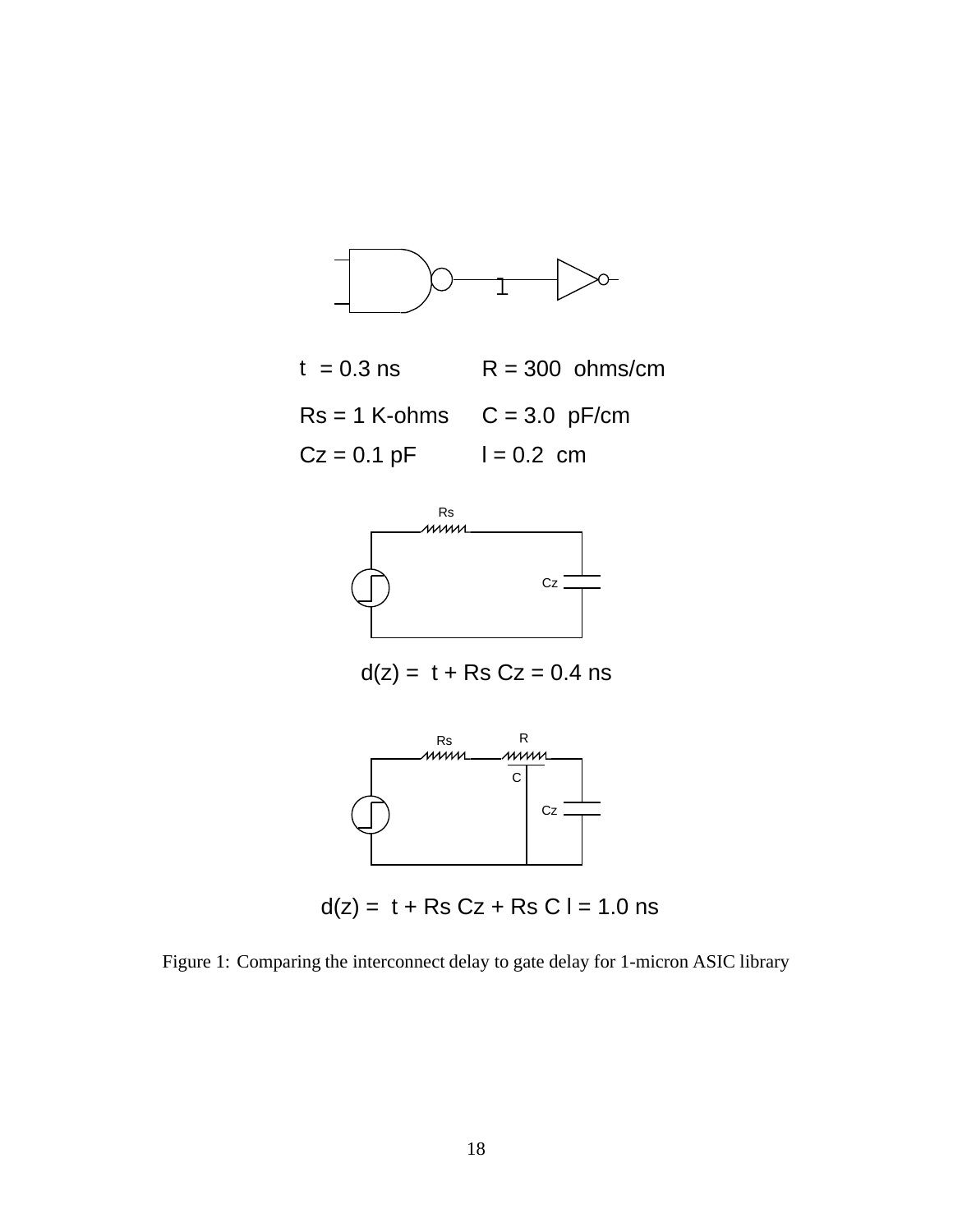



Figure 2: Active gate area versus wire length trade-off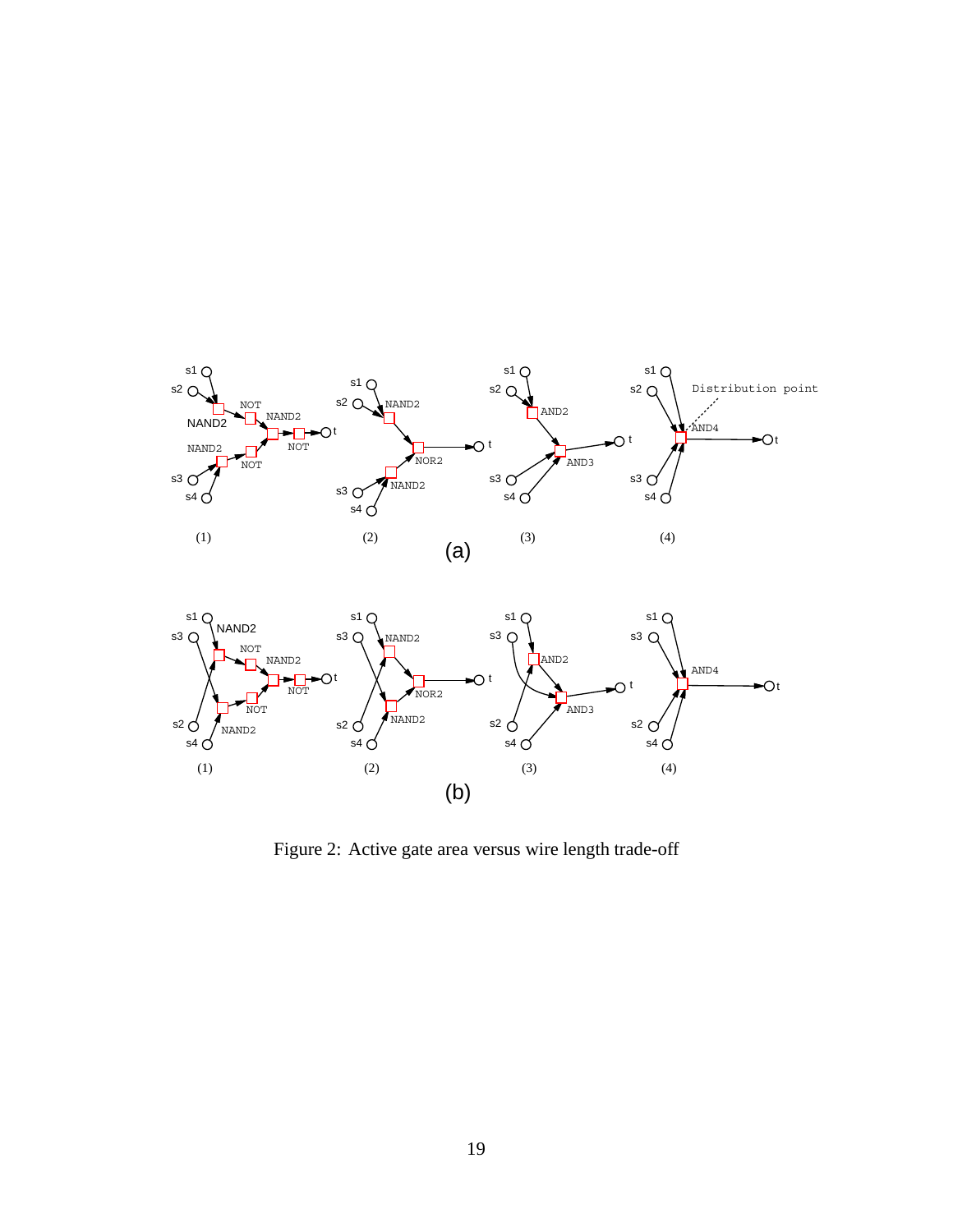

Figure 3: Cube ordering viewed as a linear assignment problem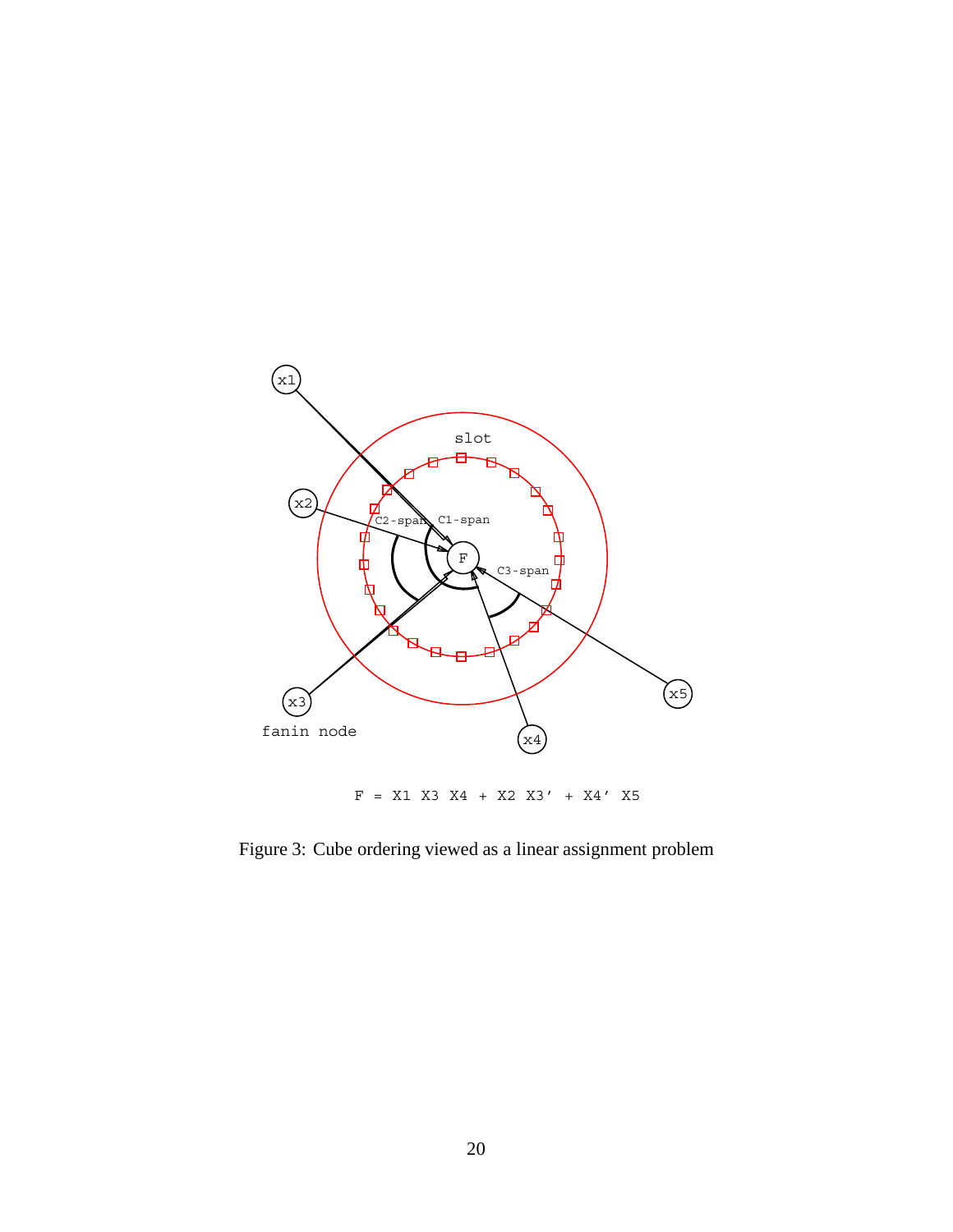

Figure 4: Cost calculation for a candidate match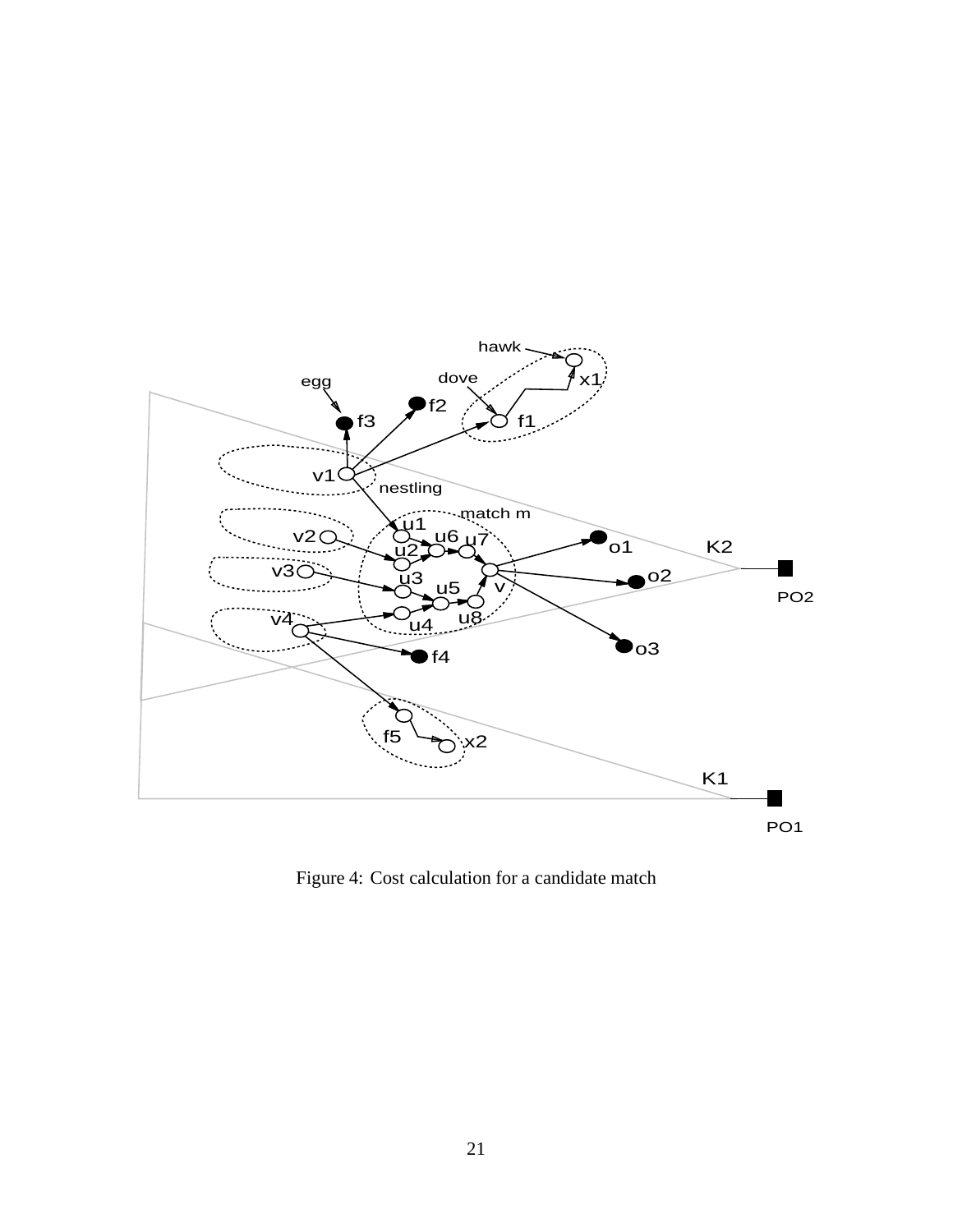

Figure 5: Dynamic updating of placement positions (Euclidean norm)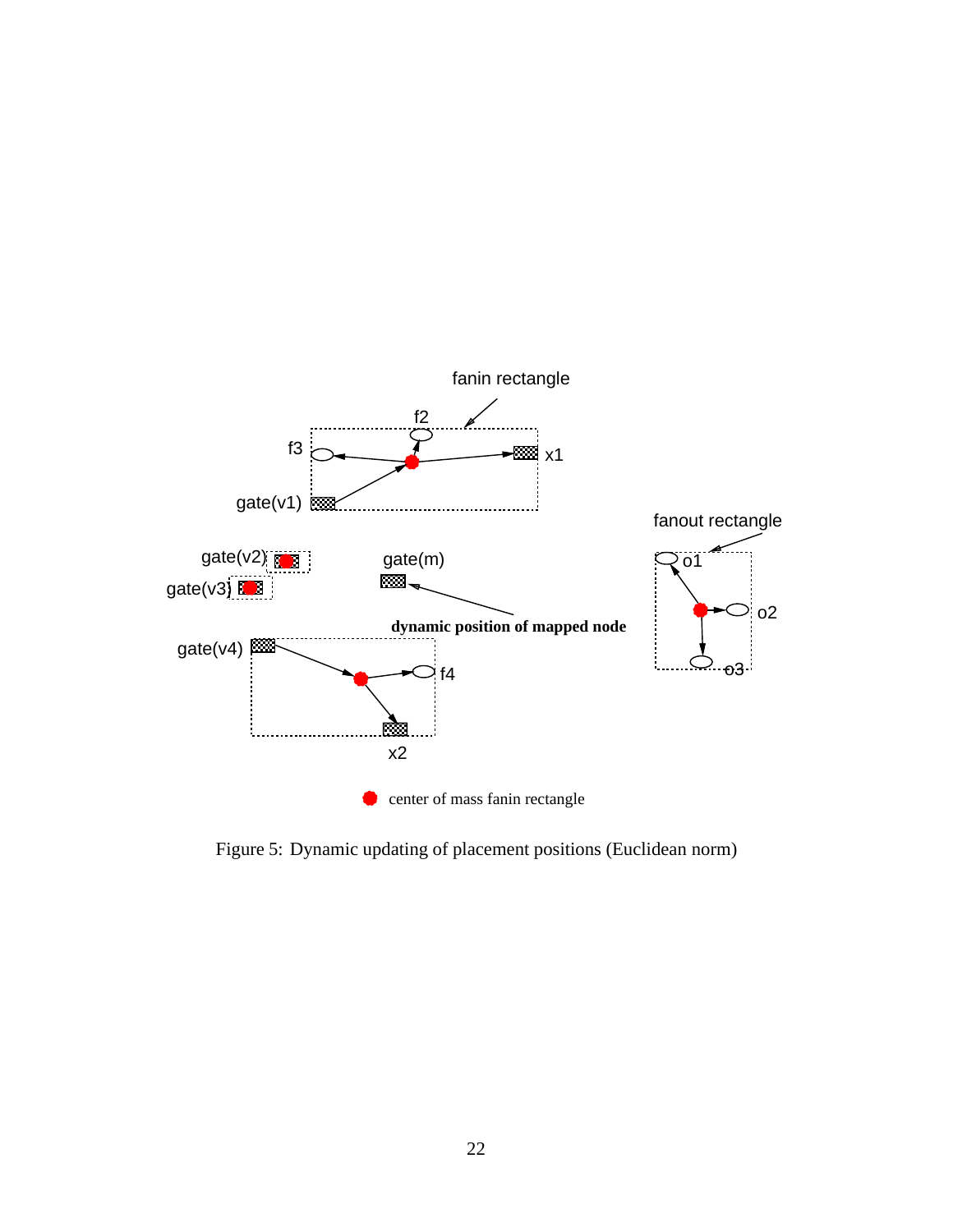| Ex.               | original | optimized |
|-------------------|----------|-----------|
| 9symml            | 277      | 183       |
| C1355             | 1032     | 552       |
| C1908             | 1497     | 535       |
| C3540             | 2934     | 1283      |
| C432              | 372      | 219       |
| C5315             | 4369     | 1763      |
| <b>C880</b>       | 703      | 414       |
| apex <sub>6</sub> | 904      | 732       |
| apex7             | 289      | 243       |
| b9                | 236      | 124       |
| duke2             | 763      | 452       |
| f51m              | 169      | 80        |
| rot               | 764      | 664       |
| z4ml              | 77       | 43        |

Table 1: Multi-level benchmarks: number of literals in factored form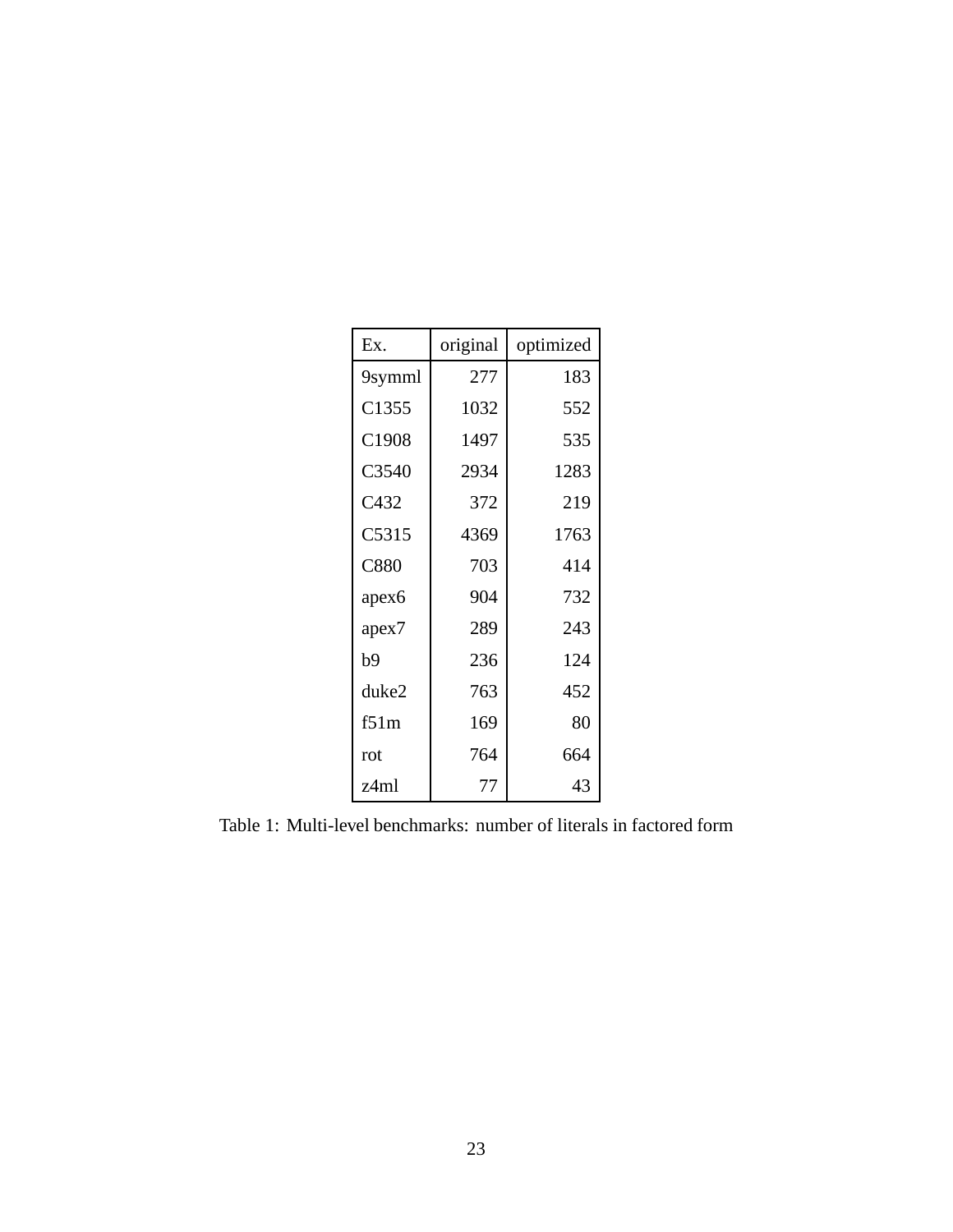|         |                 | <b>MIS</b>  |          |                 | <b>LDTM</b> |                             |
|---------|-----------------|-------------|----------|-----------------|-------------|-----------------------------|
| example | gate area       | logic delay | cpu time | gate area       | logic delay | cpu time                    |
|         | mm <sup>2</sup> | ns          | $\cal S$ | mm <sup>2</sup> | ns          | $\mathcal{S}_{\mathcal{S}}$ |
| 9symml  | 0.288           | 16.19       | 9.4      | 0.280           | 16.23       | 15.2                        |
| C1355   | 0.612           | 23.77       | 36.1     | 0.664           | 23.94       | 48.4                        |
| C1908   | 0.830           | 32.32       | 59.3     | 0.811           | 33.01       | 74.5                        |
| C3540   | 1.810           | 46.92       | 92.7     | 1.933           | 47.19       | 192.3                       |
| C432    | 0.374           | 28.09       | 24.9     | 0.400           | 27.56       | 38.5                        |
| C5315   | 2.300           | 37.10       | 75.6     | 2.305           | 40.35       | 181.5                       |
| C880    | 0.637           | 32.85       | 33.4     | 0.640           | 33.10       | 51.8                        |
| apex6   | 1.005           | 15.28       | 25.7     | 1.012           | 15.06       | 56.9                        |
| apex7   | 0.342           | 14.20       | 10.9     | 0.344           | 14.31       | 27.1                        |
| b9      | 0.187           | 5.84        | 5.2      | 0.189           | 6.25        | 8.8                         |
| duke2   | 0.655           | 16.28       | 30.3     | 0.670           | 17.63       | 51.5                        |
| f51m    | 0.120           | 22.15       | 3.9      | 0.116           | 22.37       | 5.7                         |
| rot     | 0.918           | 20.73       | 26.7     | 0.919           | 21.98       | 59.5                        |
| z4ml    | 0.080           | 10.11       | 3.1      | 0.087           | 10.21       | 4.5                         |

Table 2: Comparison of the total gate area and logic delay after placement and routing. The cpu time reflects the mapping time.